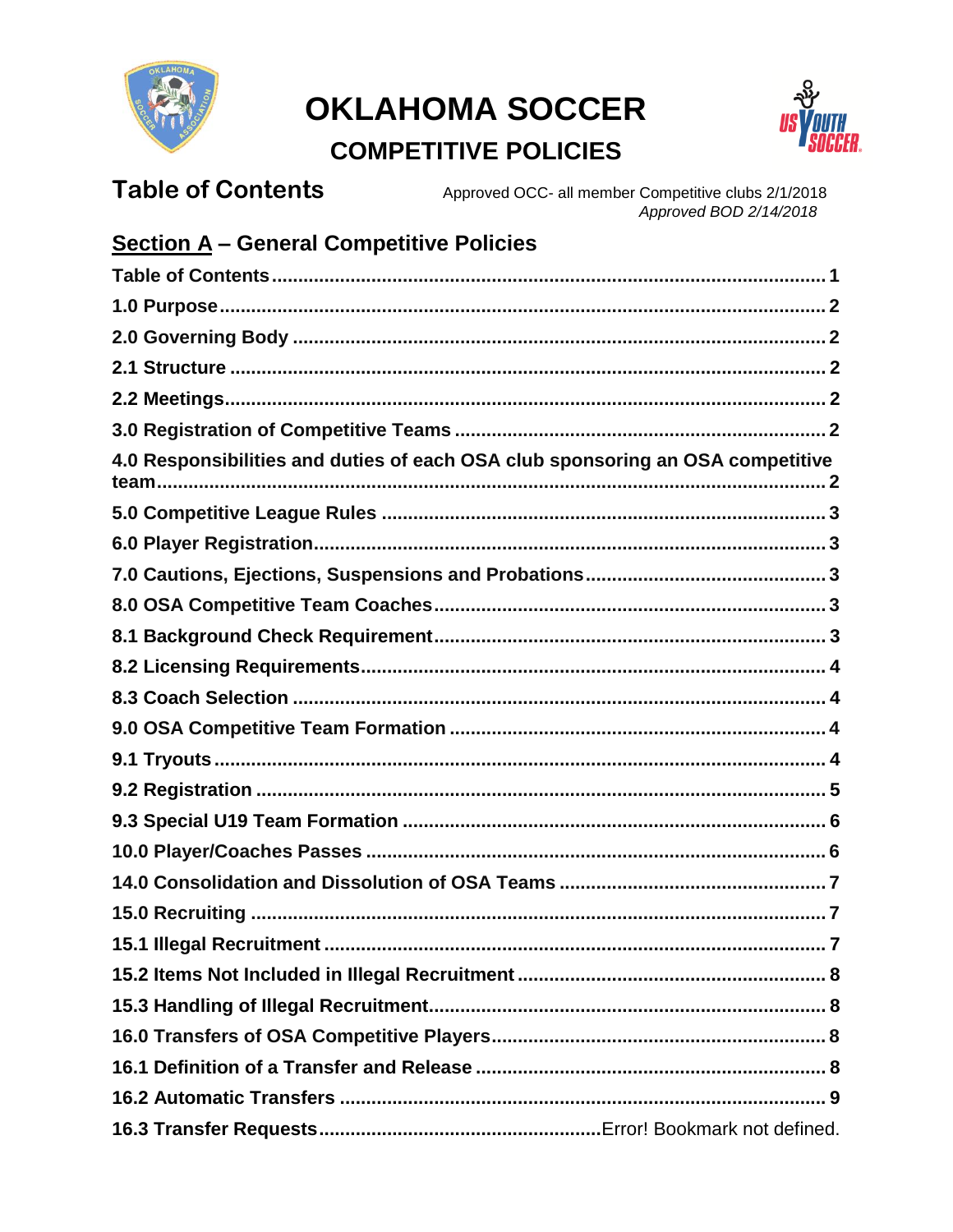| Section B - Oklahoma Premier League and Oklahoma Competitive League  11 |  |
|-------------------------------------------------------------------------|--|
|                                                                         |  |

# <span id="page-1-0"></span>**1.0 Purpose**

The OSA Competitive Commission (OCC) shall be responsible for oversight of OSA competitive teams, players, coaches and trainers as well as all Competitive Leagues in accordance with the OSA Bylaws, these Competitive Policies, and any other OSA Policies or Rules. The OCC shall be the governing authority on all issues relating to OSA competitive teams, players, coaches and trainers.

# <span id="page-1-2"></span><span id="page-1-1"></span>**2.0 Governing Body**

### 2.1 Structure

The OCC shall consist of the Youth Competitive Vice President (Chairman of Committee), Competitive East District Vice President, Competitive West District Vice President, OSA Coaching Director, and all member competitive clubs.

### <span id="page-1-3"></span>2.2 Meetings

Meetings of the OCC will be held at least semi-annually, with fifty percent (50%) of the above named OCC members being necessary to constitute a quorum for the transaction of business. Members may give a proxy provided that notification is sent to the Chairman of the committee prior to the meeting and the person being represented or the President of the organization being represented approves such proxy. Votes will be cast on a one vote per one OCC member basis on all business coming before the OCC. The OCC votes are subject to review and approval by OSA Board of Directors. Any vote shall be submitted to the OSA Board of Directors within five (5) days of the OCC meeting and shall be acted upon at the next OSA Board of Directors meeting.

## <span id="page-1-4"></span>**3.0 Registration of Competitive Teams**

Players and teams will be registered in accordance with the OSA Registration Policies and Procedures.

### <span id="page-1-5"></span>**4.0 Responsibilities and duties of each OSA club sponsoring an OSA competitive team**

1) Insure that these OSA Policies and all other applicable OSA Policies, Procedures, and Rules of OSA Competitive League Competition are complied with by all their teams, coaches, trainers, players and spectators.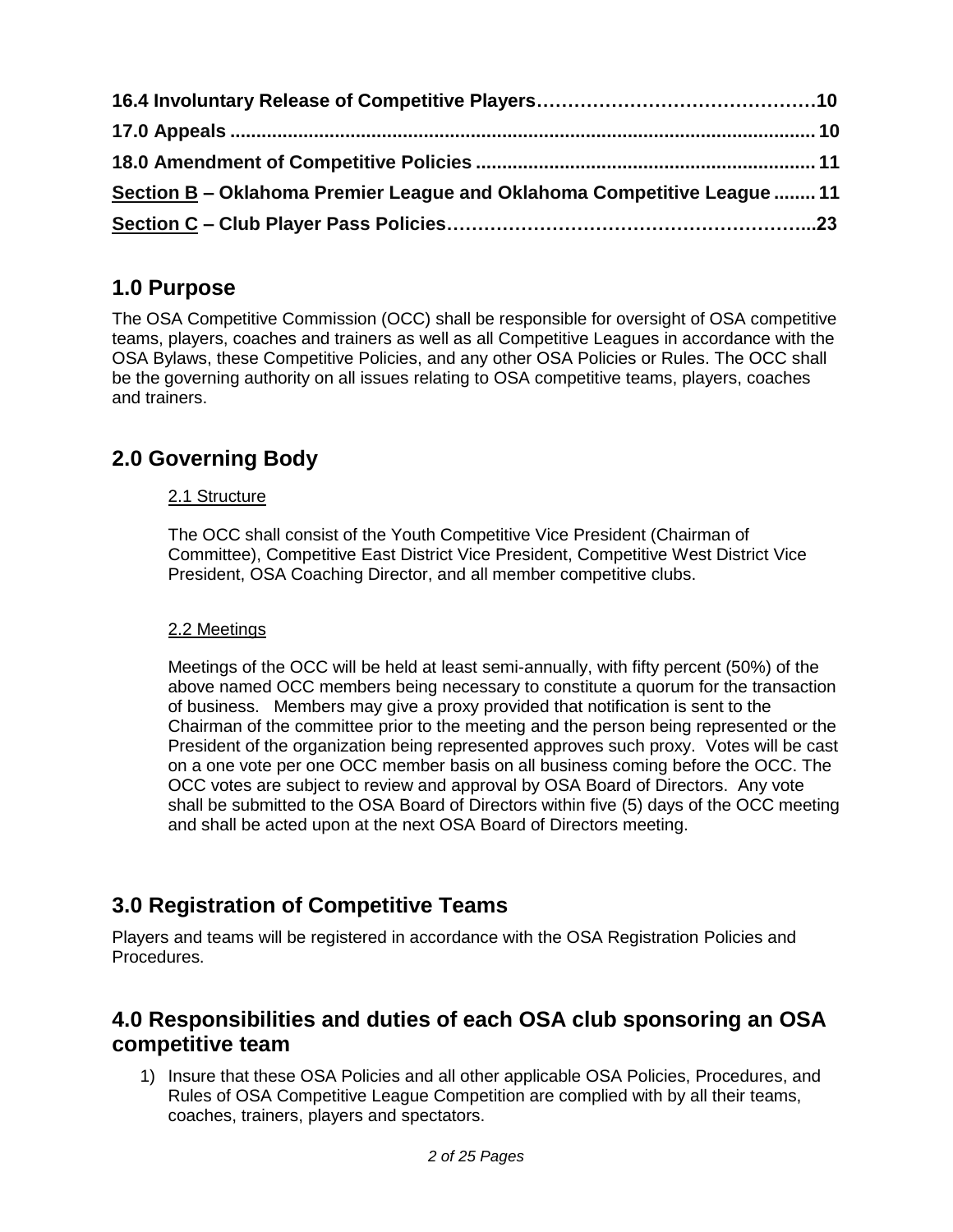- 2) Maintain order and respect for referees, players and others involved with the games scheduled on their fields.
- 3) Provide an appropriate number of fields for OSA competitive competition as well as suitably marked fields, which in the opinion of the referee, complies with the requirements stated in the FIFA and OSA rules.
- 4) Insure that all their competitive players, teams, coaches and trainers are properly registered and rostered prior to participation in any scheduled game.
- 5) Insure that their competitive players receive appropriate and safe training.
- 6) Insure that their competitive coaches and trainers are appropriately trained, licensed and Risk Management approved before working with youth players
- 7) Provide appropriately certified and licensed referees for each game scheduled for their fields.

# <span id="page-2-0"></span>**5.0 Competitive League Rules**

All OSA competitive leagues will be run in accordance with the League Policies.

# <span id="page-2-1"></span>**6.0 Player Registration**

All OSA competitive teams, players, coaches, and trainers will be registered in accordance with the OSA Registration Policies.

# <span id="page-2-2"></span>**7.0 Cautions, Ejections, Suspensions and Probations**

All OSA competitive teams and teams participating in the OSA Competitive Leagues and their respective coaches, trainers, players and player's parents or legal guardians, shall be subject to a determination of bad standing, suspension, probation, or other disciplinary action by the OCC, an OCC subcommittee, the OSA Games, Discipline and Appeals Committee, or their OSA Club for misconduct or rule violation. Any determination of bad standing, suspension, probation or other disciplinary action imposed by an OSA Member Club against an OSA competitive player may be appealed within five (5) business days to the OCC for a de novo review. At the discretion of the Chairman of the OCC any original OSA competitive disciplinary matters and any appeal of a disciplinary determination by an OSA Club against an OSA competitive player may be referred either to the full OCC, an OCC subcommittee, or directly to the OSA Games, Discipline, and Appeal Committee for hearing and/or determination. A determination related to bad standing, suspension, probation or other disciplinary decision made by the OCC or any OCC subcommittee, and the terms thereof, may be appealed to the OSA Hearing and Appeals Committee.

## <span id="page-2-4"></span><span id="page-2-3"></span>**8.0 OSA Competitive Team Coaches**

### 8.1 Background Check Requirement

Head Coaches, Trainers, and Assistant Coaches of all OSA competitive teams must complete a Volunteer Disclosure form and be Risk Management approved through OSA **before** participating with the team.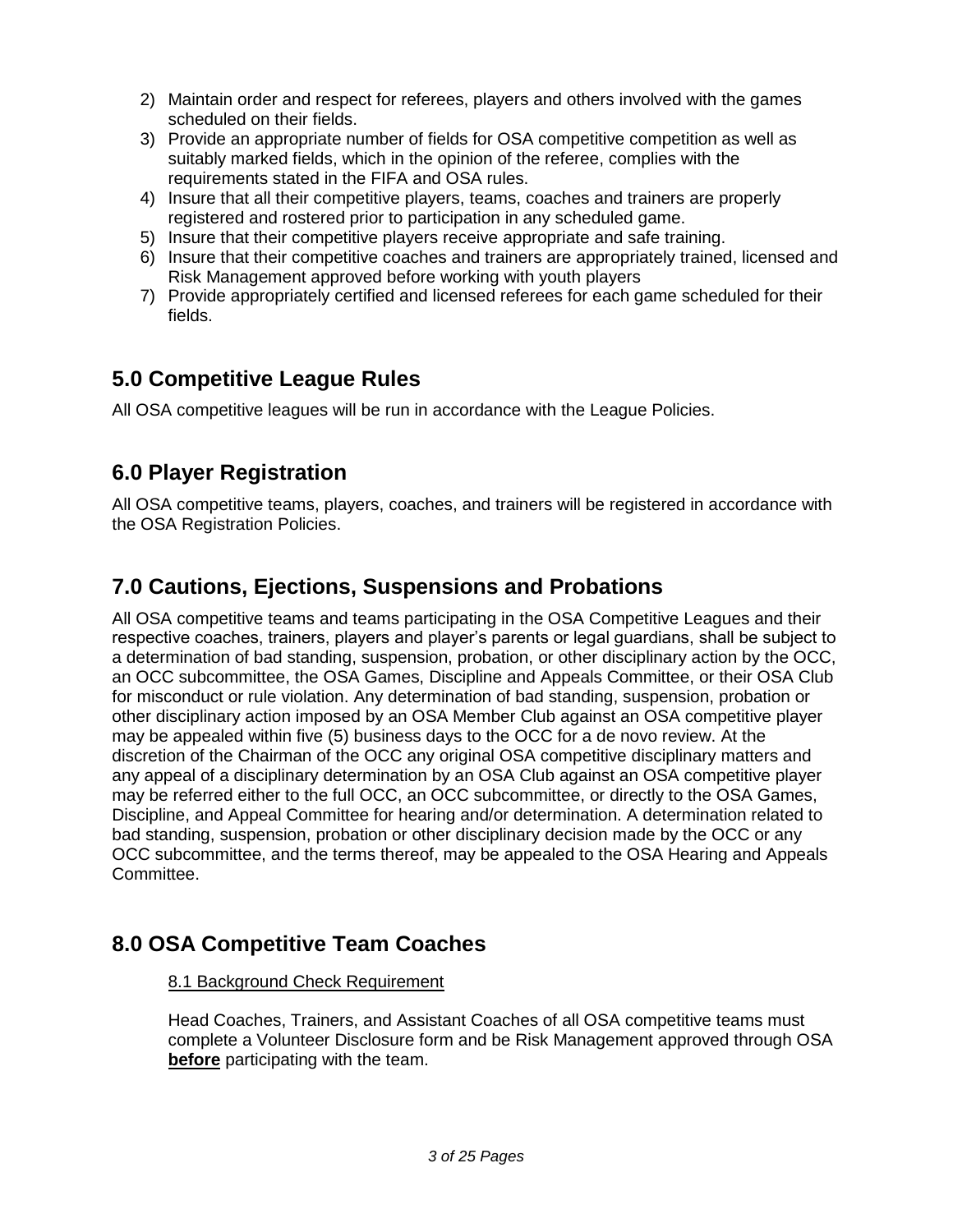#### <span id="page-3-0"></span>8.2 Licensing Requirements

Head Coaches, Trainers, and Assistant Coaches of all OSA competitive teams must possess the appropriate license as established in the Competitive Policies.

#### <span id="page-3-1"></span>8.3 Coach Selection

The coach and trainers of each OSA competitive team shall be selected or approved by the sponsoring club and shall remain as a coach or trainer at the discretion of that club.

### <span id="page-3-3"></span><span id="page-3-2"></span>**9.0 OSA Competitive Team Formation**

#### 9.1 Tryouts

Formation of all OSA competitive teams, except for U19 teams that are allowed to be formed under the U19 Section below, shall be accomplished through the registration of selected players by the player's parent or legal guardian at annual tryouts to be held pursuant to this section.

No player may be registered to any competitive team/club who has an outstanding financial obligation or commitment to another competitive team/club as determined by the current competitive team/club in the current seasonal year. It will be each club's responsibility to notify the player(s) that are in bad standing with their club on their financial obligations. Players that are receiving a scholarship from the competitive team/club are responsible for paying back only the current year agreement that is in writing between the parent/legal guardian/player and the team/club of training fees, and other club fees that have been identified at signing.

Registration of a player requires the submission to the club or team official of:

- 1) A completed USYS Membership Form signed by any player 18 years old or older or by any younger player's parent or legal guardian, as well as
- 2) Payment of the club's registration fee (or documentation of a club registration fee scholarship). This includes all methods of on-line registration approved by the club.

The OCC with the assistance of OSA's Director of Coaching (DOC) shall determine the Annual Tryout Structure. The signing period for players will begin on the Saturday following completion of all levels of the State Cup Tournament. Eligible players (Free agents) to sign include:

- 1) Any player currently registered with the club for the previous year.
- 2) Any player from another club whose team has finished **all competitions in** their current seasonal & tournament year.
- 3) Any player not currently registered with an OSA competitive team.
- 4) Any player who has been released by their club for the previous year by mutual agreement of the player and club.

A player may sign with only one (1) competitive team/club during any time of the seasonal year.

Who is not eligible to sign:

1) Any currently actively rostered player that is participating in a US Youth Regional or National event. This includes President's Cup and USYS National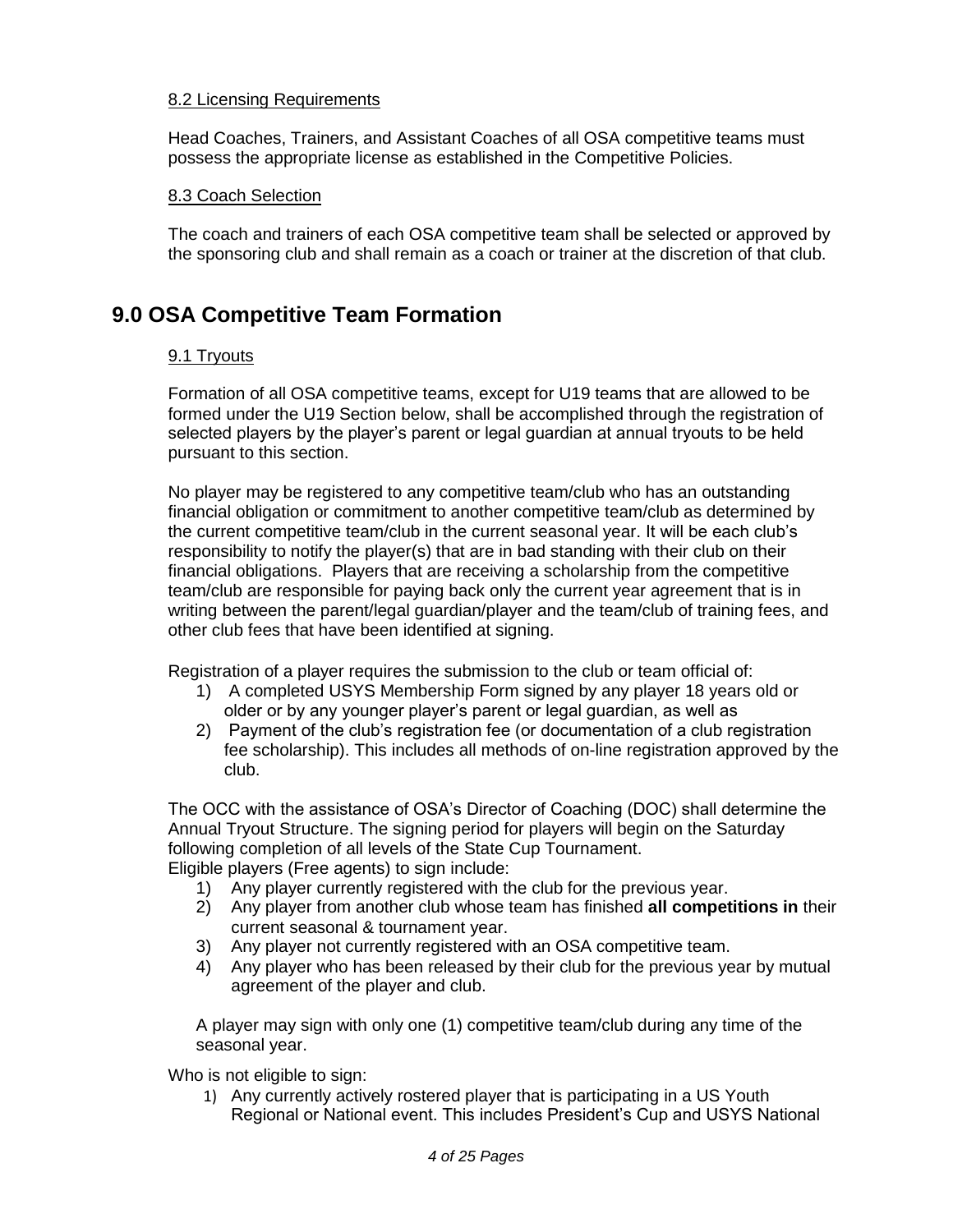Championship play. The player MAY re-sign with the club on the Saturday following completion of the State Cup Tournament but may NOT sign with another club until completion in the USYS competition.

2) Teams that continue into USYS Regional and National play also may not sign players from another club until they have completed their Regional and/or National competition.

#### <span id="page-4-0"></span>9.2 Registration

Registration of players, coaches, and teams will be handled in accordance with the OSA Registration Policies and will remain in place until the completion of the last USYS event for which that team is eligible.

All players are deemed free agents for the purpose of recruiting AFTER the last USYS event for their current team (i.e., President's Cup, State Cup, Regionals, etc.) Once a team has completed the USYS competition, team officials may make unsolicited contact with players or their parents, including phone calls, in-home visits, emails, etc. to Free Agents; however, all contact must cease once a player has registered with another team or the player or the player's parent or legal guardian requests that such contact ceases. It will be considered illegal recruiting for any Team Official, or any registered players or their parents, to attempt to recruit a player after a player has registered to another OSA competitive team.

Prior to the start of the Contact Period (the Contact Period begins once a player is a Free Agent, see above), no players shall be directly contacted by any Team Official (including players and players' parents) regarding tryouts for team formation except by public notices. Direct contact shall include contacts in person or by telephone, fax, email or mail. This provision is not intended to prohibit a head coach from discussing tryouts for that team with players, or their parents or legal guardians, currently registered with that team.

Public notices must be in an open public forum such as a public bulletin board, club newsletter, newspapers, web sites, etc. They may not take the form of personal, direct contact.

The only way a player may receive direct contact outside these parameters is with prior consent by the team coach or director of the club for which the player is currently registered.

No player may be selected or registered for an OSA competitive team for the upcoming year by any coach or club prior to the start of the Signing Period.

Up to Five (5) Under 10 age player(s) may register and be rostered to play on an OSA Competitive team. Any other player that does not qualify under USYS guidelines for a U11 or older age group will not be allowed to register for any OSA competitive team without prior approval from the OCC. Under 10 age players may not club pass to a team older than U12. A team may appeal to OCC to request more than five U10 players to be added to their team.

All OSA competitive teams shall be formed as follows: Team formation will consist of the number of players on the field plus two –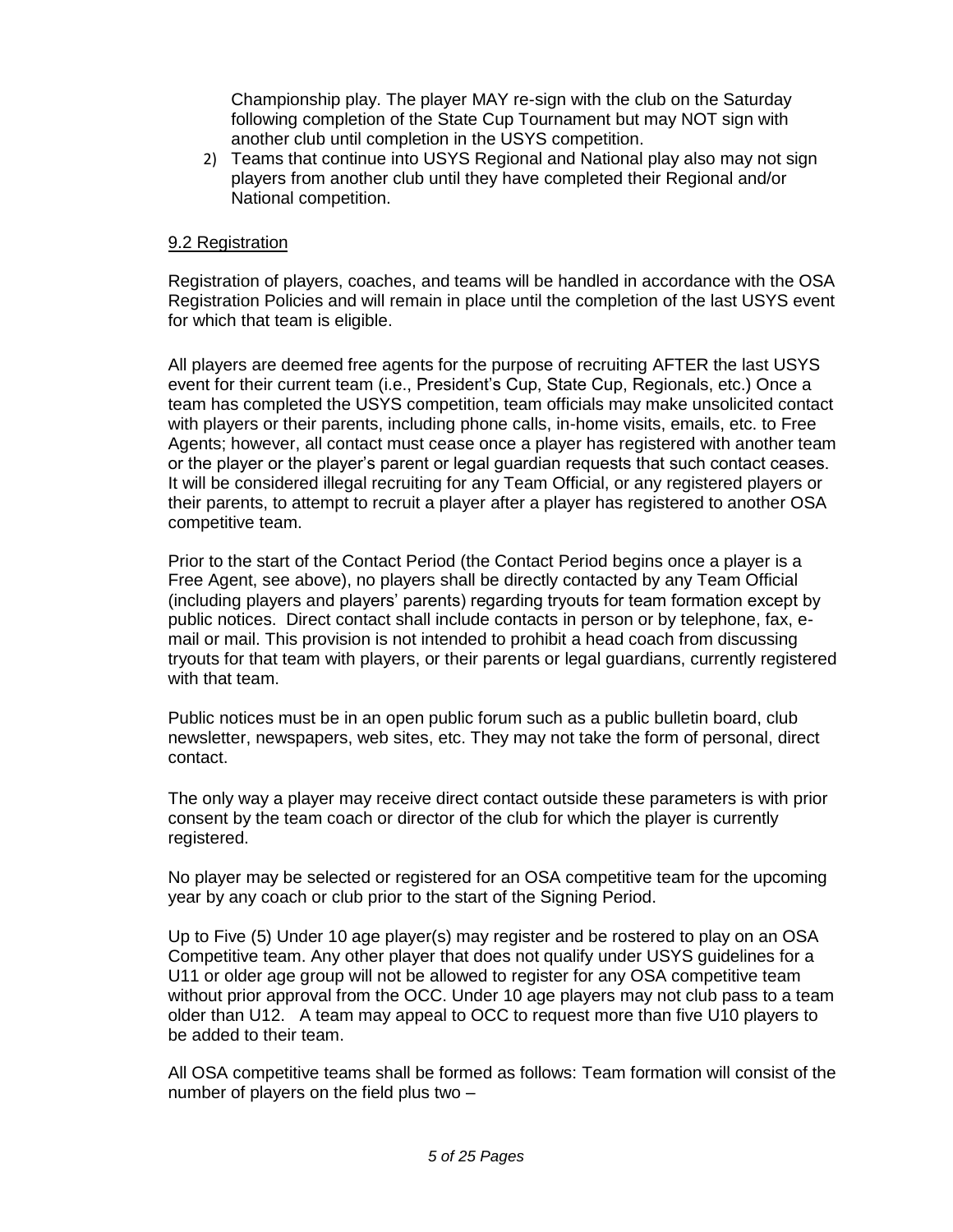U11 & U12 9v9 teams shall be formed with a minimum of 11 and a maximum of 16 players, and U13 through U19 11v11 teams shall be formed with a minimum of 13 and a maximum of 22 players.

Players may be freely registered and added to a team roster after the Registration Deadline and proper registration of an OSA competitive team, so long as the player has not already registered with another competitive team for the current seasonal soccer year.

#### <span id="page-5-0"></span>9.3 Special U19 Team Formation

Recognizing the special needs and challenges of forming U19 teams (often primarily comprised of players attending college and not able to participate in the Competitive League), OSA clubs may form U19 OSA competitive teams, at any time until one (1) week prior to the roster freeze date set by OSA State Cup rules for participation in the Oklahoma State Cup of each seasonal year. Clubs may form U19 teams comprised of U19 (or younger) players not already registered on an OSA competitive team as of the date of such player's registration with the U19 team. In order for teams formed through the special U19 team formation period to be registered with OSA, the team's club must register the players and team through GotSoccer prior to the established deadline.

### <span id="page-5-1"></span>**10.0 Player/Coaches Passes**

Each player, coach and trainer for an OSA competitive team must have a current USYS Member Pass with a current and identifiable picture of the player, coach or trainer and approval stamp. USYS Member Passes for coaches, assistant coaches, and trainers will only be approved if the coach/trainer's license has been verified and they are Risk Management approved. USYS Member Passes will only be approved for registered players, coaches, assistant coaches, and trainers. USYS member passes may only be used for USYS sanctioned events.

### **11.0 Commitment of Player/Coach**

Once a club accepts a player's completed and signed USYS Membership Form and the player pays the required club registration fees, that player and club are committed to each other for the seasonal soccer year for both the team and club registered, and that player would then fall under the OSA competitive team Transfer Rules. Once a name has been submitted on the roster of a registered OSA competitive team, a completed and signed USYS Transfer/Release Form will be required in order to remove that player's name from the roster.

### **12.0 Participation with another Team/Club**

Until released, a player registered to an OSA competitive or recreational team may not practice or play with another OSA competitive team from a different OSA Club. The player must receive prior consent from the registered coach or Director of Coaching of the team and club to which the player is currently registered. The player shall be required to meet their commitments to their registered team (including all obligations financial, practice and game participation owed to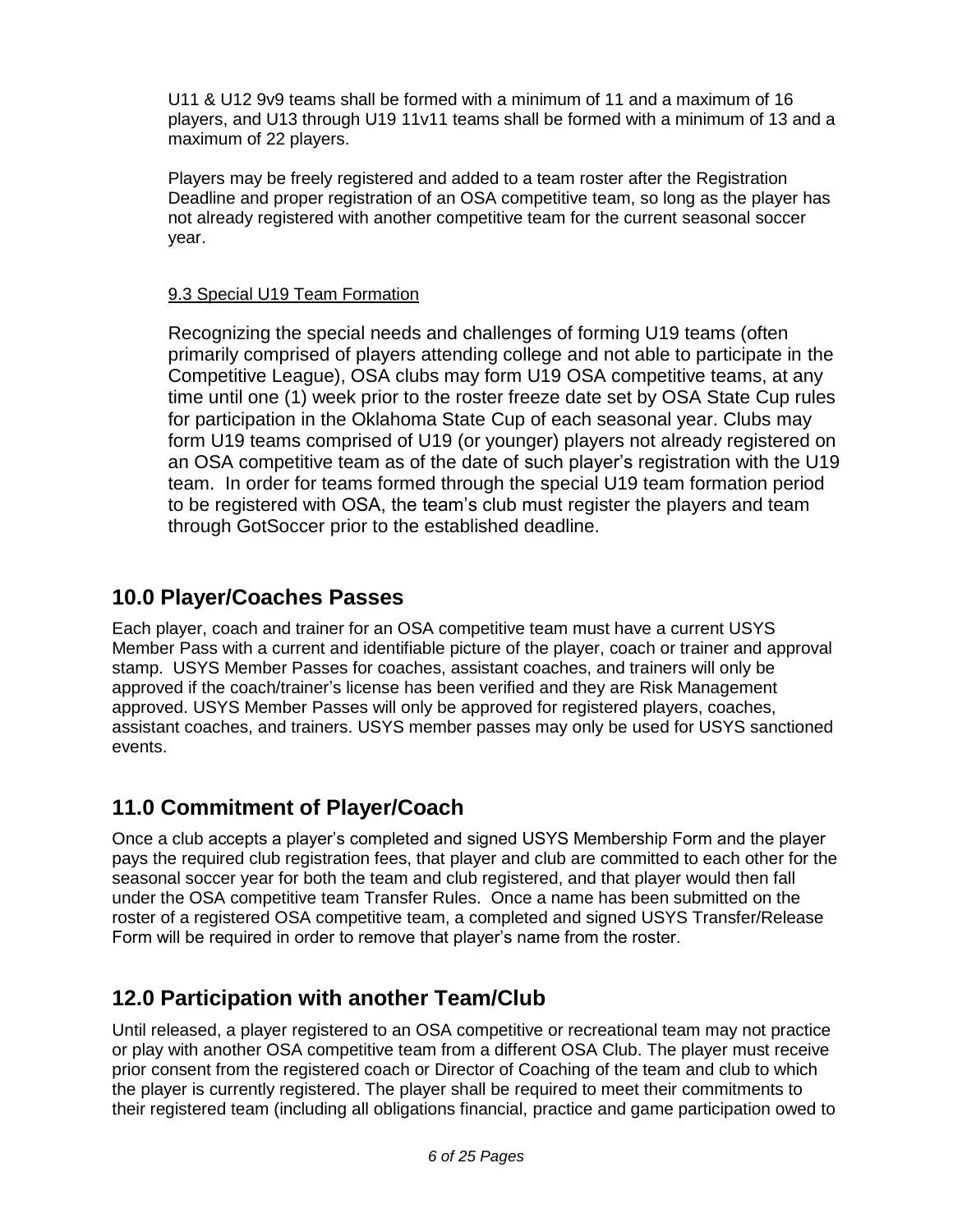the team, coach or OSA Club which were disclosed to the player's parent before the player became committed to the team.)

# **13.0 Bad Standing**

Upon written complaint made no later than 30 days of the player's or their parents' violation of the obligations owed to the team, coach or OSA Club, and after a fair opportunity to be heard, the OSA Club of the player's registered OSA competitive team may place a player in bad standing for the failure of that player or their parents to properly meet their obligations owed to the team, coach or OSA Club. If consented to in writing by the coach of a player's registered OSA competitive team, a player on an OSA competitive team cannot be placed in bad standing for participation in a practice or game of another OSA competitive team. Such determination of bad standing by an OSA Club must be terminated by the OSA Club upon compliance with the obligation owed to the team, coach or OSA Club giving rise to the determination of bad standing. Unless reversed upon the timely filing of an appeal, OSA shall honor an OSA Club's determination of bad standing. No player currently in bad standing is allowed to register to another OSA competitive team, guest play for another OSA competitive team, or practice or play with any other OSA competitive team until the determination of bad standing is terminated, reversed on appeal or expires. Any such determination of bad standing imposed by an OSA Club against an OSA competitive player may be appealed within five (5) business days to the OSA Games, Discipline and Appeal Sub-Committee for hearing and/or determination.

# <span id="page-6-0"></span>**14.0 Consolidation and Dissolution of OSA Teams**

Consolidation of two or more OSA competitive teams during a playing season because of a lack of player participation requires the approval of the OCC. Each surviving team of a consolidation will complete the schedule of one of the original teams as determined by the OCC. The consolidated teams will be reorganized as club teams at mid-seasonal year if possible.

The dissolution of an OSA competitive team must be certified in writing as having been dissolved by the Competitive Club Representative or Director of Coaching of that team's club.

# <span id="page-6-1"></span>**15.0 Recruiting**

Recruitment, or recruiting, is defined as any action initiated by a team or club's coach, trainer, assistant coach, team manager, trainer, or any other person representing a team or club, including a player or a player's parent or legal guardian, (collectively, a "Team or Club Official") who seeks to enlist the services of a player for that team.

#### <span id="page-6-2"></span>15.1 Illegal Recruitment

Illegal recruitment is defined as the employment of any of the following prohibited practices by a Team or Club Official:

- 1) Offering a roster position to any player currently registered or rostered with another OSA competitive team, except as allowed after the start of the Contact Period or with the prior consent of the player's registered coach or Director of Coaching for the club at which the player is registered.
- 2) Permitting a player who is registered with another OSA member competitive team to participate in any practice or game of the Team or Club Official's OSA competitive team with whom the player is not then formally registered without prior written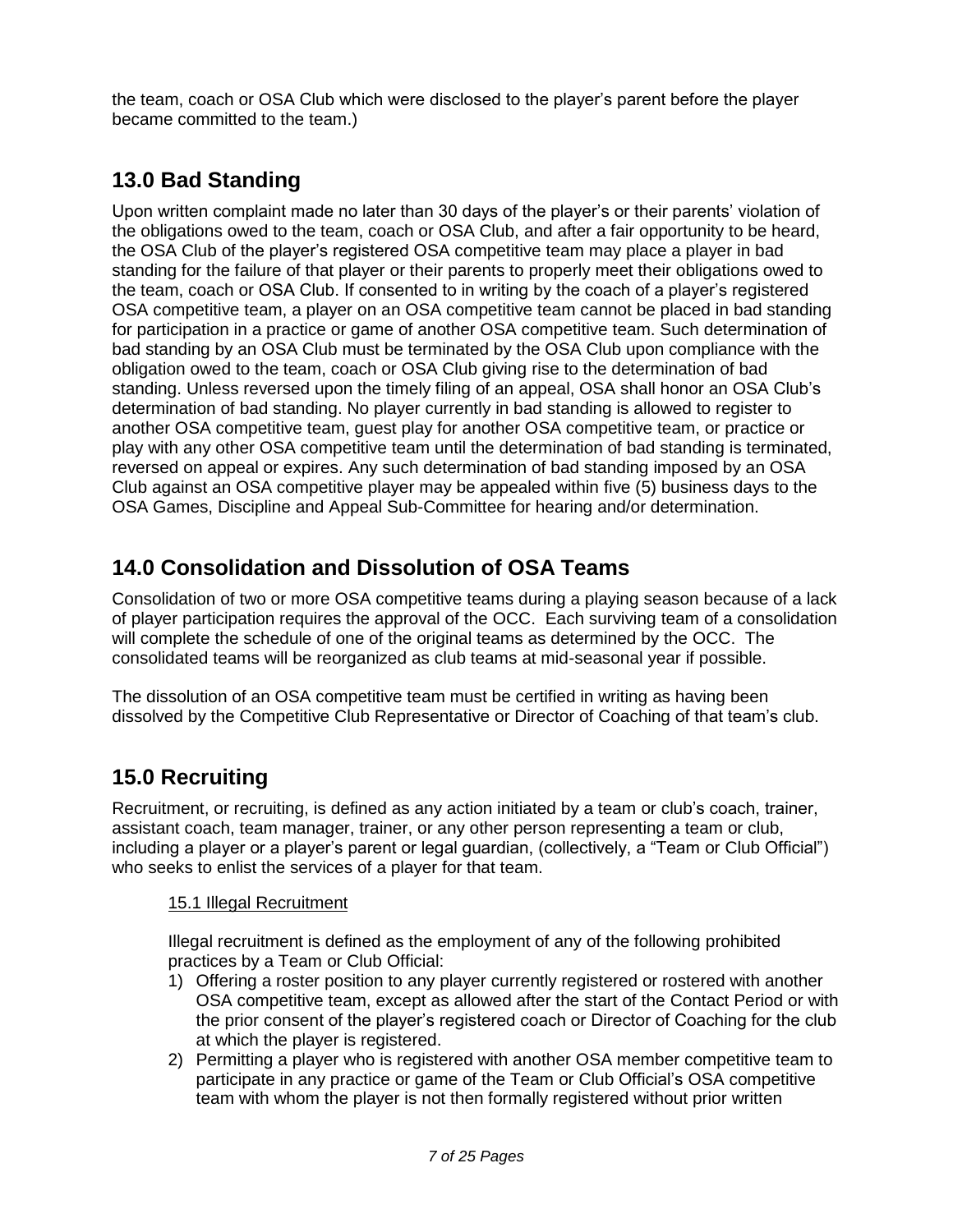consent of the coach of the player's registered member OSA competitive team or Director of Coaching for the club to which the player is registered.

5) If a current team (continues a continuity of 50% or 9 players) moves from one club to another club and the coach moves to the same club, then the coach is prohibited from coaching this team and in the same age group and gender with the new club, unless the DOC of their prior club agrees to the move and team formation.

#### <span id="page-7-0"></span>15.2 Items Not Included in Illegal Recruitment

Illegal recruitment does not include the following permitted practices:

- 1) Waiver of club or team fees and expenses upon proof of financial hardship.
- 2) Contact with a player who is not then registered or rostered to an OSA competitive team.
- 3) Contact with a free agency player after the start of the Contact Period through the date such player is registered to another OSA competitive team.
- 4) Contact with a player for the limited purpose of asking the player to participate as a guest player for any USYS sanctioned tournament, participation in such tournament, and for practice preceding the start date of such tournament, but only after prior notice to the player's registered club coach or Director of Coaching.
- 5) Contact initiated by a potential player, or their parents or legal guardians.
- 6) Advertising or public relations of a general, indirect nature (e.g. newspaper or web page article on a team's success at a tournament).
- 7) Non-sanctioned OSA soccer activities, including indoor soccer teams or formation and coaching of special tournament teams (e.g. 3v3 tournaments, etc.).

#### <span id="page-7-1"></span>15.3 Handling of Illegal Recruitment

Illegal recruitment may result in the OSA Games, Discipline and Appeals Committee, suspending or prohibiting a Team or Club Official from all OSA competitive soccer activities for a determined period, removing an illegally recruited player from a team's roster, prohibiting a team from registering the illegally recruited player, or additional sanctions or disciplinary action. Any complainants desiring to assert a recruiting violation must file a written complaint detailing the illegal recruiting or prohibited practice with the OCC. Upon receipt, the OCC will pass the complaint to the OSA Games, Discipline and Appeals Committee for a hearing.

### <span id="page-7-3"></span><span id="page-7-2"></span>**16.0 Release of OSA Competitive Players and Movement between clubs**

#### 16.1 Definition of a Release

A release shall be defined as removing a player from a team's roster USYS registered player from a team's roster, including players who are either voluntarily or involuntarily removed from a team's roster.

Any player registered with an OSA competitive team is obligated to that team for the entire soccer year unless released; provided, however, in the event a team fails to form during the annual tryouts as a result of a team's failure or inability to meet the requirements of the Registration Deadline, any players registered with such teams which failed to form shall be free of their commitment to that team and club and may register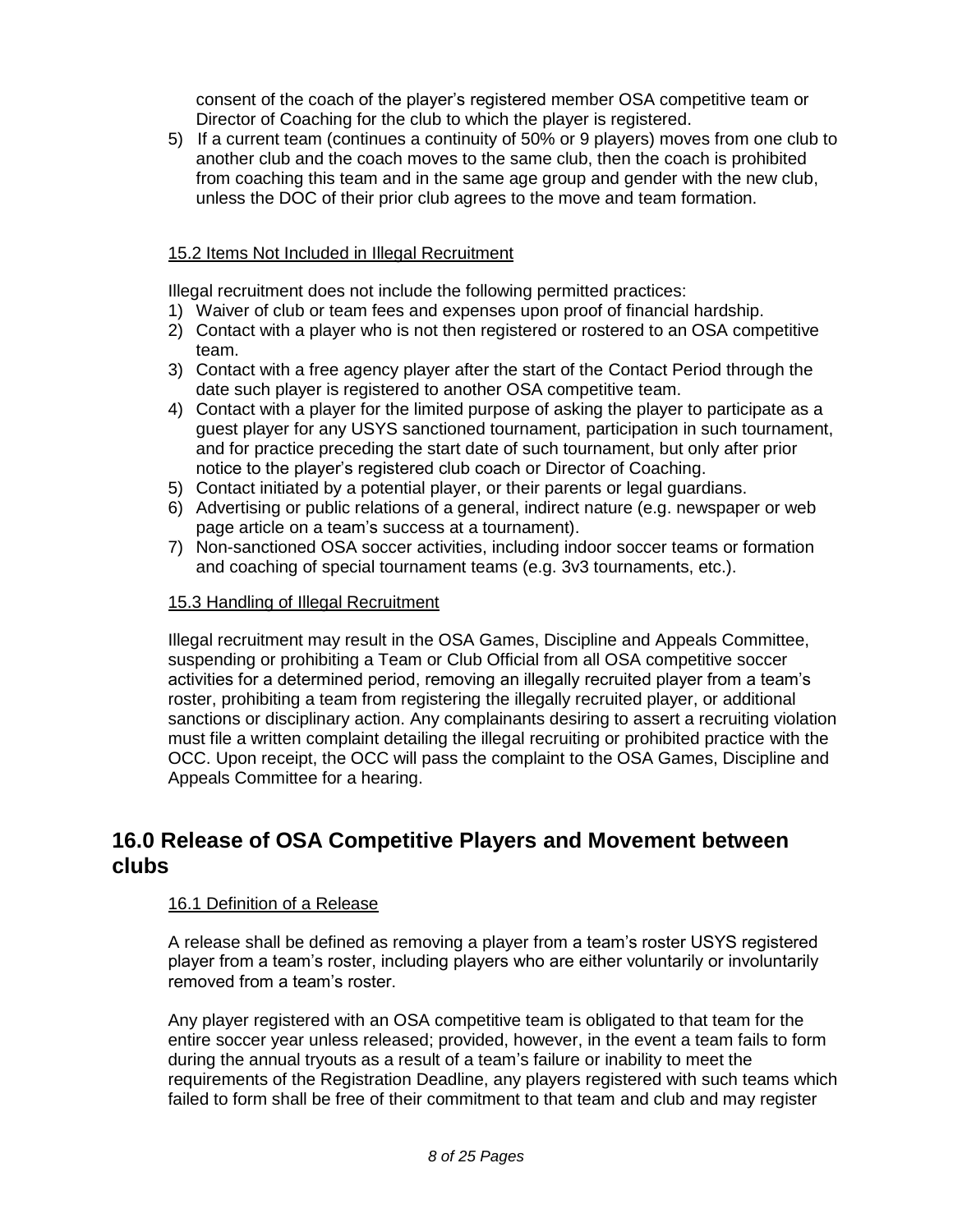with another OSA Competitive Team without OCC approval and without need for any release.

No player may be rostered by any competitive team/club who has an outstanding financial obligation or commitment to another competitive team/club.

#### <span id="page-8-0"></span>16.2 Automatic Release and Registration Approval

Players, in good standing with their current club, seeking releases under the following subsections shall automatically be allowed to do so upon submission of a completed USYS Release/Transfer/Add Form and compliance with the requirements of that subsection:

- 1) Any player seeking to be released from an OSA competitive team for the purpose of returning to the OSA Recreational League or for the purposes of not playing soccer for the remainder of the seasonal year; provided, however, any attempt by such a player to subsequently register on a OSA competitive team during the same seasonal year shall not be allowed. Any player released or transferred for the purpose of returning to the OSA Recreational League will immediately become subject to all OSA recreational rules regarding registration and team formation.
- 2) Any player who is rostered to an OSA competitive team which has been certified by the applicable Competitive Club Representative or Director of Coaching as having been a dissolved team that has ceased to exist and who seeks register with any OSA competitive team with an available roster spot under the age group limits.
- 3) Any player who has been previously registered during the seasonal year only to teams outside OSA or only to OSA recreational teams, and who is seeking to register with any OSA competitive team with an available roster spot under the age group limits.
- 4) Any player who seeks to move during the soccer year from one OSA competitive team to another OSA competitive team sponsored by the same club is deemed an intra-club transfer and is handled internally by the club and no additional approval is required aside from the team coaches involved and/or a Director of Coaching for the club. All intra-club transfers must be completed by the State Tournament's Roster Freeze date of the tournament that the receiving team is registered to play in.

A Player Release may be denied by the club if it drops the team below roster minimum. If this circumstance arises and the player still wishes to be released, they may appeal the decision to the OCC for review and final determination.

#### 16.4 Involuntary (Contested) Release of Competitive Players

A player may be involuntarily released from an OSA competitive team only in one of the following events:

- 1) The player has violated rules of USSF, USYS, or OSA and is in bad standing as a result of that violation for the remainder of the playing year.
- 2) The player has moved beyond a reasonable travel distance from the team's practice fields. In this case, reasonable shall be determined by the ability of the player to fulfill the coach's reasonable requirements for attending practices and meeting scheduled game times.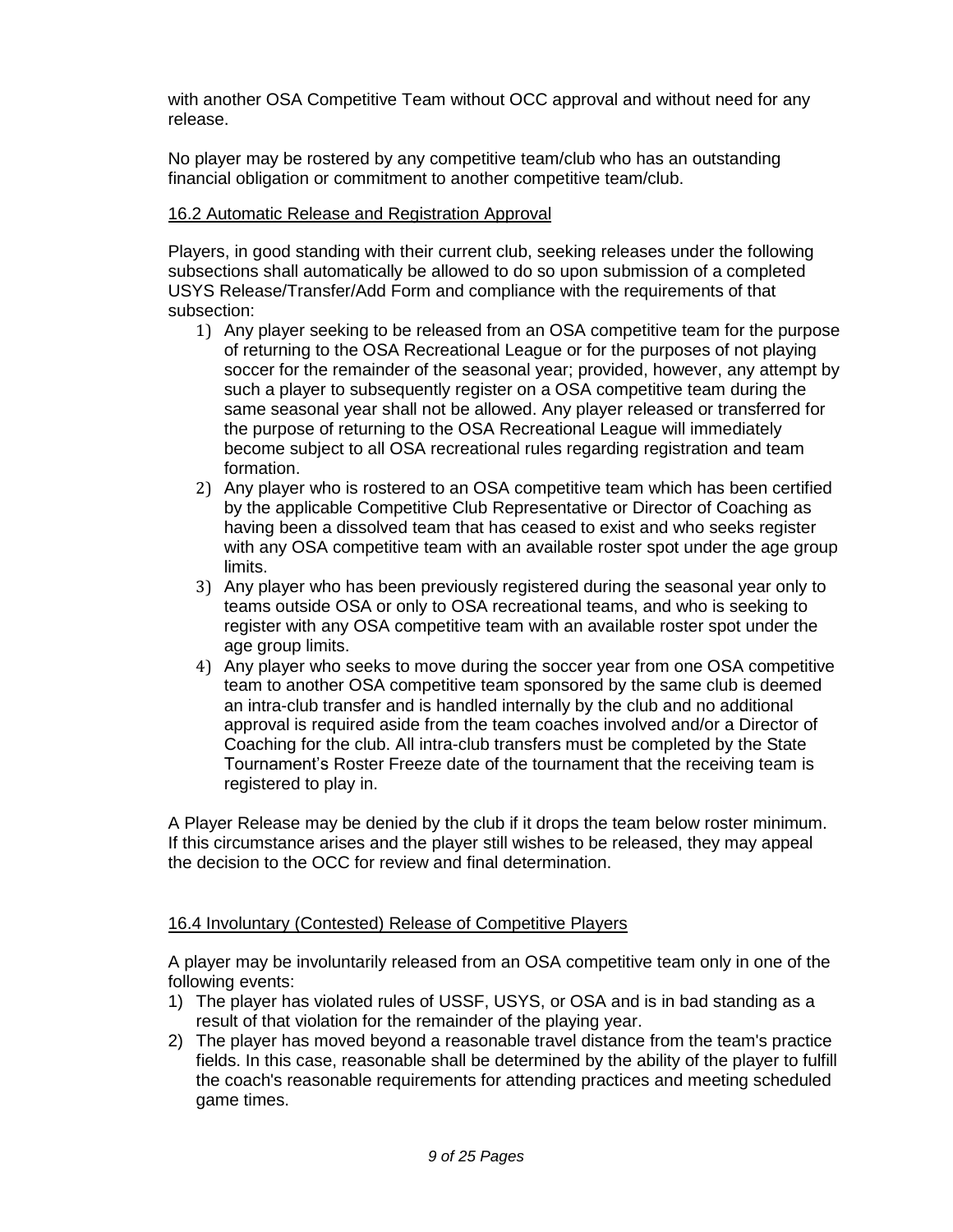- 3) The player is injured in such a manner that the player will not be able to participate for the remainder of the playing year.
- 4) A coach may request a player be involuntarily released from a team for disciplinary reasons only as follows:
	- a. The player has violated rules of the team's club and is in bad standing as a result of that violation for the remainder of the playing year.
	- b. A player demonstrates consistent and/or frequent failure to attend reasonable practice sessions and/or scheduled games.
		- 1. If a player frequently fails to attend reasonably scheduled practices or league games, the coach must notify the player, in writing, of the practice requirements and league game schedule and of his/her intention to release the player if the situation is not corrected.
		- 2. The player must be given an opportunity to justify the missed practice sessions and/or games and given a reasonable opportunity to show a change in behavior by meeting the team's reasonable schedules.
		- 3. Should a player continue to fail to meet these conditions, the coach may then, and only then, request the player be released from the team roster for a player's frequent failure to attend reasonably scheduled practices or league games.
	- c. A player is found to be in violation of team, club, and/or OSA conduct rules involving:
		- 1. Public behavior of an illegal or violent nature.
		- 2. Consistently unsupportive and disruptive behavior resulting in substantial impact on the stability and/or reputation of the team. Allegations of the behavior described above must be documented with specific details and substantiated.

A coach must obtain the written approval of their sponsoring club's governing body in order to involuntarily release a player as follows:

- 1) The coach must submit a written request for an involuntary release of a player to their club's governing body with a written justification of the requested involuntary release. The club's governing body must afford any player against whom an involuntary release is sought (and their parents and legal guardians) a reasonable opportunity to be heard concerning the justification given for the requested involuntary release.
- 2) Such request for an involuntary player release must be approved by the club's governing body in accordance with the club's rules, and bylaws; written certification by the club's Competitive Representative of such approval must accompany the completed USYS Release/Transfer form submitted to OSA before OSA will approve an amended roster without that involuntarily released player. Consideration of all requests for involuntary releases must be made on a case-bycase basis and each request must be evaluated on its individual merit and circumstances.
- 3) Once the OSA Club's governing body approves an involuntary release, the player's commitment to the team (including all future financial obligations and all practice/game participation obligations to the team, coach or OSA Club) is terminated.

# <span id="page-9-0"></span>**17.0 Appeals**

Decisions of the Oklahoma Competitive Committee may be appealed to the OSA Games, Discipline and Appeals Committee, decisions of the GD & A Committee may be appealed to the Executive Committee of OSA. All appeals at each level must be made within 5 business days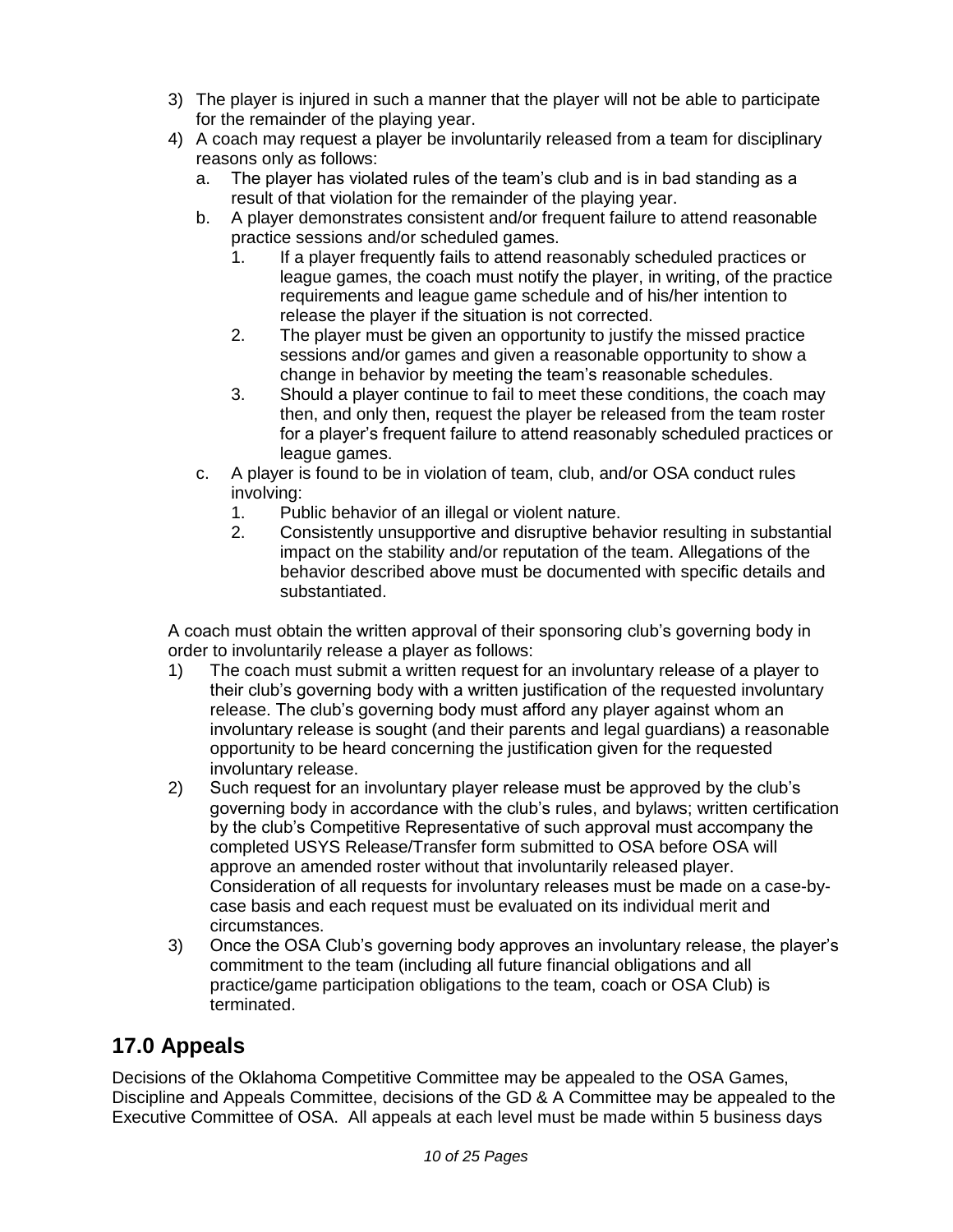from written notification of that entity in writing and must be accompanied by a \$250 Cashier's Check or Certified Check made payable to OSA and a letter stating the basis for the appeal. This fee is refundable only if the appeal is upheld and the original decision is overruled. Furthermore, OSA Executive Committee decisions are subject to appeal to US Soccer.

### <span id="page-10-0"></span>**18.0 Amendment of Competitive Policies**

These Competitive Policies may be amended at any regularly scheduled OSA Board of Director's meeting by a two-thirds majority vote of those present and voting at a meeting at which a quorum is present.

> Approved OCC- all member Competitive clubs 2/1/2018 *Approved BOD 2/14/2018*

### <span id="page-10-1"></span>**Section B - Oklahoma Soccer Association Competitive Leagues**  *Approved Dec 2017*

| 2.0 Policies and Procedures, Operations Committee, Review of Decisions12 |  |
|--------------------------------------------------------------------------|--|
|                                                                          |  |
|                                                                          |  |
|                                                                          |  |
|                                                                          |  |
|                                                                          |  |
|                                                                          |  |
|                                                                          |  |
|                                                                          |  |
| 9.0 Procedure for Postponement and Reschedule of Games18                 |  |
|                                                                          |  |
|                                                                          |  |
|                                                                          |  |
| 13.0 Oklahoma Premier League and Oklahoma Competitive League             |  |
|                                                                          |  |
|                                                                          |  |
|                                                                          |  |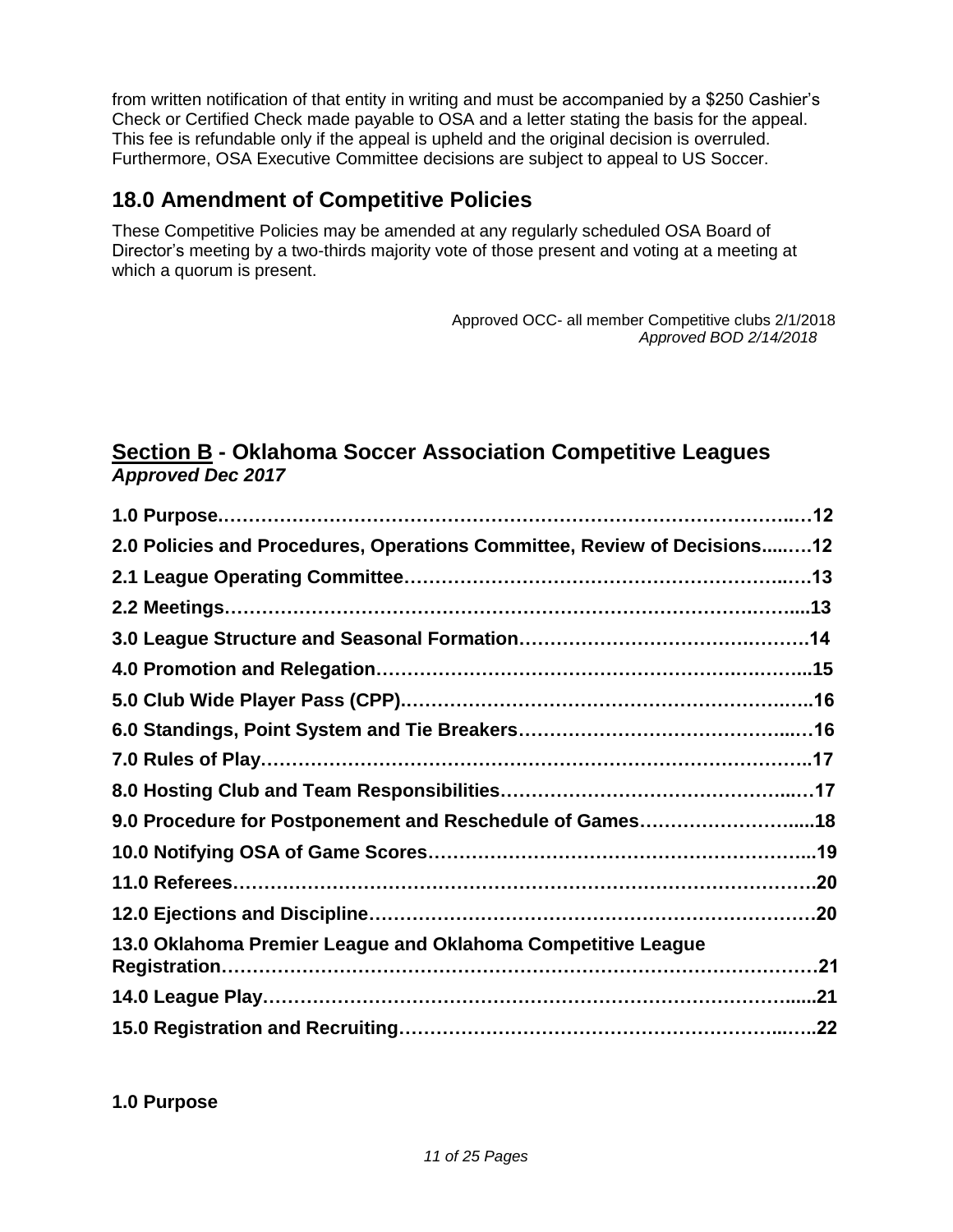The mission of the Oklahoma Competitive Leagues are to identify the best Oklahoma competitive teams through competition and to promote the development of Oklahoma competitive players through strong competition on a weekly basis throughout the playing season.

#### **2.0 Policies and Procedures, Operations Committee, Review of Decisions**

All Oklahoma Competitive Leagues shall operate under these Policies and Procedures and other decisions as adopted by the Oklahoma Competitive Commission (OCC).

a. Approval – These Policies and Procedures must be approved by a majority vote of the members of the Oklahoma Competitive Commission and OSA BOD for final approval.

b. Revisions – Any revisions of the Policies and Procedures must be approved by majority vote of the present members of the OCC and presented to the OSA BOD.

#### 2.1 **League Operating Committee (LOC).**

The LOC shall operate under the supervision and direction of the OSA Vice-President Competitive.

A. The LOC shall consist of seven members: OSA Vice-President Competitive, East & West District Vice President, Referee Representative (SYRA), the OSA Assistant Director of Coaching and OSA Competitive Administrator, Director of Operations.

The referee representative shall be the State Youth Referee Administrator or appointed by the State Referee Committee and approved by the BOD.

- B. Removal of committee members any committee member may be removed at the request of the OSA Vice-President Competitive and District Vice Presidents with the approval of the BOD. The reason for removal must be submitted in writing to the BOD by the OSA Vice-President Competitive.
- C. Replacement of committee members will be done by the remaining members of the LOC (with approval by the BOD) except for the following committee members:
	- 1. Referee representative will be replaced at the advisement of the State Referee Committee with the approval of the BOD.
	- 2. The OSA Director of Coaching and Competitive Administrator shall serve at the discretion of the OSA Board of Directors.
- D. Actions and Decisions All actions and decisions taken by the LOC shall be made by majority vote of all members of the LOC. Votes may be taken in person, via email, or any other method that allows all members votes to be made in a timeappropriate manner. The OSA Vice-President Competitive will cast the deciding vote in case of a tie among other voting members.
- E. The LOC shall meet at the request of the OSA Vice-President Competitive, or a majority of all members of the LOC in any form deemed appropriate. The LOC will be responsible for:
	- 1. Day-to-day operations of the Leagues.
	- 2. Review of and interpretation of rules and policies
	- 3. Appeals
	- 4. Team play-up requests (by application only)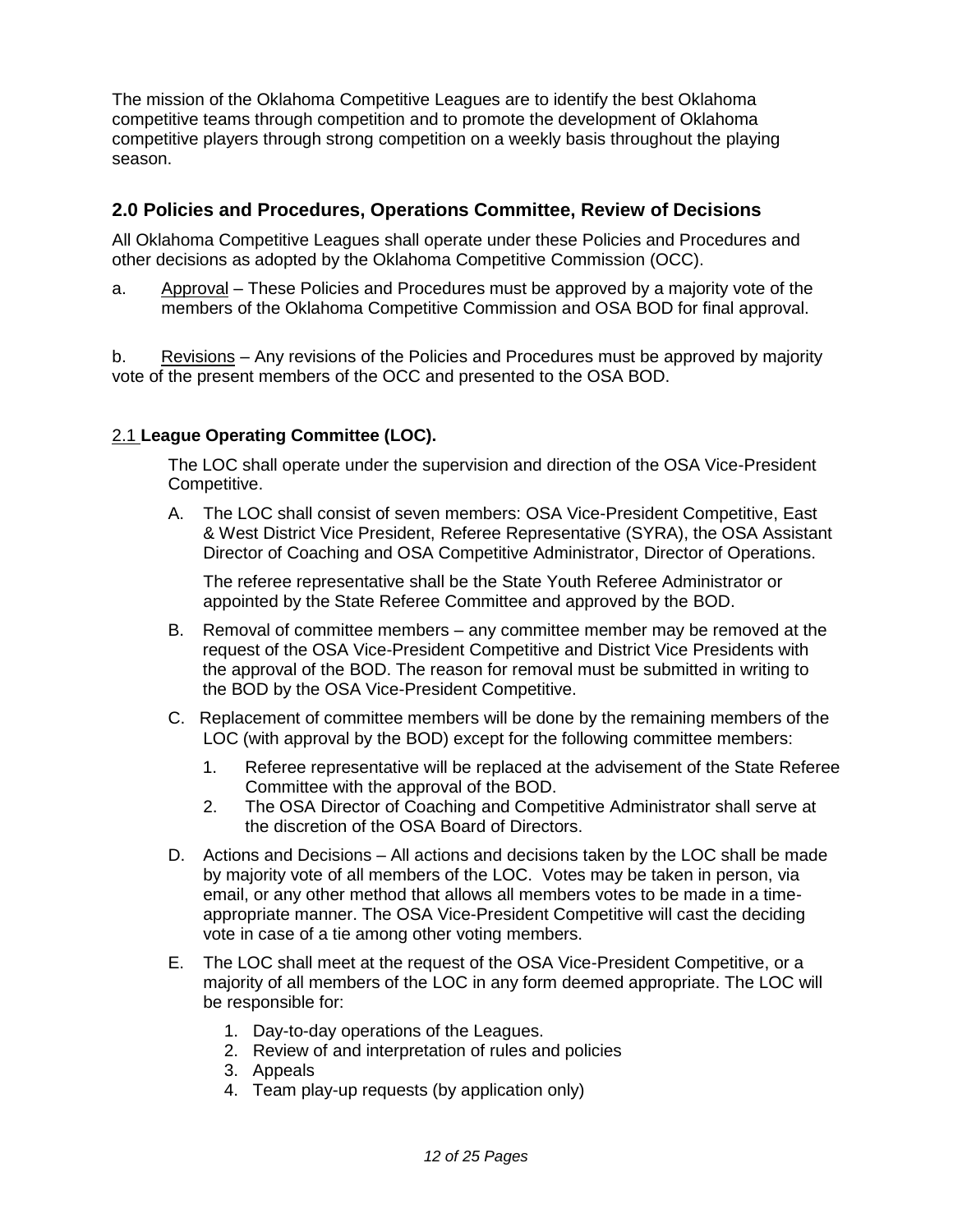- F. Appeals Only the club or teams' designated representative filing the appeal shall provide any additional information including appearing at an LOC review meeting as required by the OSA Vice-President Competitive.
	- 1. An appeal will require a \$250.00 appeal fee which will be refunded if the appeal is upheld by the LOC.
	- 2. Once a review of an LOC decision is complete, a team or club may appeal the decision to the OCC in accordance with the following:
		- (a) Request for appeal must be submitted in written form and received by the OCC Chairman within 7 days of the LOC decision.
		- (b) Only a team's coach or club's designated representative may make a request for appeal.
		- (c) The team or club designated representative filing the appeal shall provide any additional information, including appearing at an OCC appeal hearing, as required by OSA Competitive Vice President.
		- (d) The decisions of the referee regarding facts connected with play, including whether or not a goal is scored and the result of the match are final and is not an appealable decision.

### **3.0 League Structure and Seasonal Formation**

- A. League Structure All Competitive League divisions goal is to be age pure leagues, but will ultimately be determined by the LOC based on team applications.
	- 1. 11U League All 11U teams wishing to play in the Competitive Leagues will apply. OPL will offer U11 Divisions in the 9 v 9 format. Upon receipt of all applications, it will be determined by the LOC in review of the division standings which division the team will be accepted to.
	- 2. 11U through U19 Divisions The Competitive League will consist of a Fall and Spring season, teams will be required to apply by the application deadline for each season. Divisions will be OPL Super  $-5$  teams, OPL 1  $-9$  teams, OPL 2 and OPL 3 if the age group has enough teams to form (typically with 9 teams in each division). The Top and bottom two teams in each division will be subject to Promotion/Relegation based on final season standings.
	- 3. The LOC reserves the right to make other decisions as circumstances require adjusting the League structure to ensure meeting the mission of the Competitive League. Specifically, the LOC reserves the right to approve or deny a team's specific placement requests.
		- a. In OPL Super and OPL 1 Divisions The LOC will place teams into divisions each season as soon as practical after the deadline for forms and fees. *Note: No team will be included in the league or scheduled until the payment of all applicable league fees and bonds.* If collect by the League, Referee fees must be paid before the due date dateline, a \$50.00 fee will be accessed after the dateline and must be paid before the start of play or the team will forfeit their bond. These divisions will be posted to the OSA Competitive League web page.
		- b. In OPL 2 and OPL 3 Divisions The LOC will place teams into divisions each season as soon as practical after the registration deadline. Teams must register to the league in Gotsoccer to be included in the schedule. There is no registration fee in OPL 2 and 3 Divisions.
			- 1. Any request for review of a team's placement or omission from the Competitive Leagues must be received in the Tulsa OSA office in accordance with the procedures set forth in Part I (F) "Request for Appeal."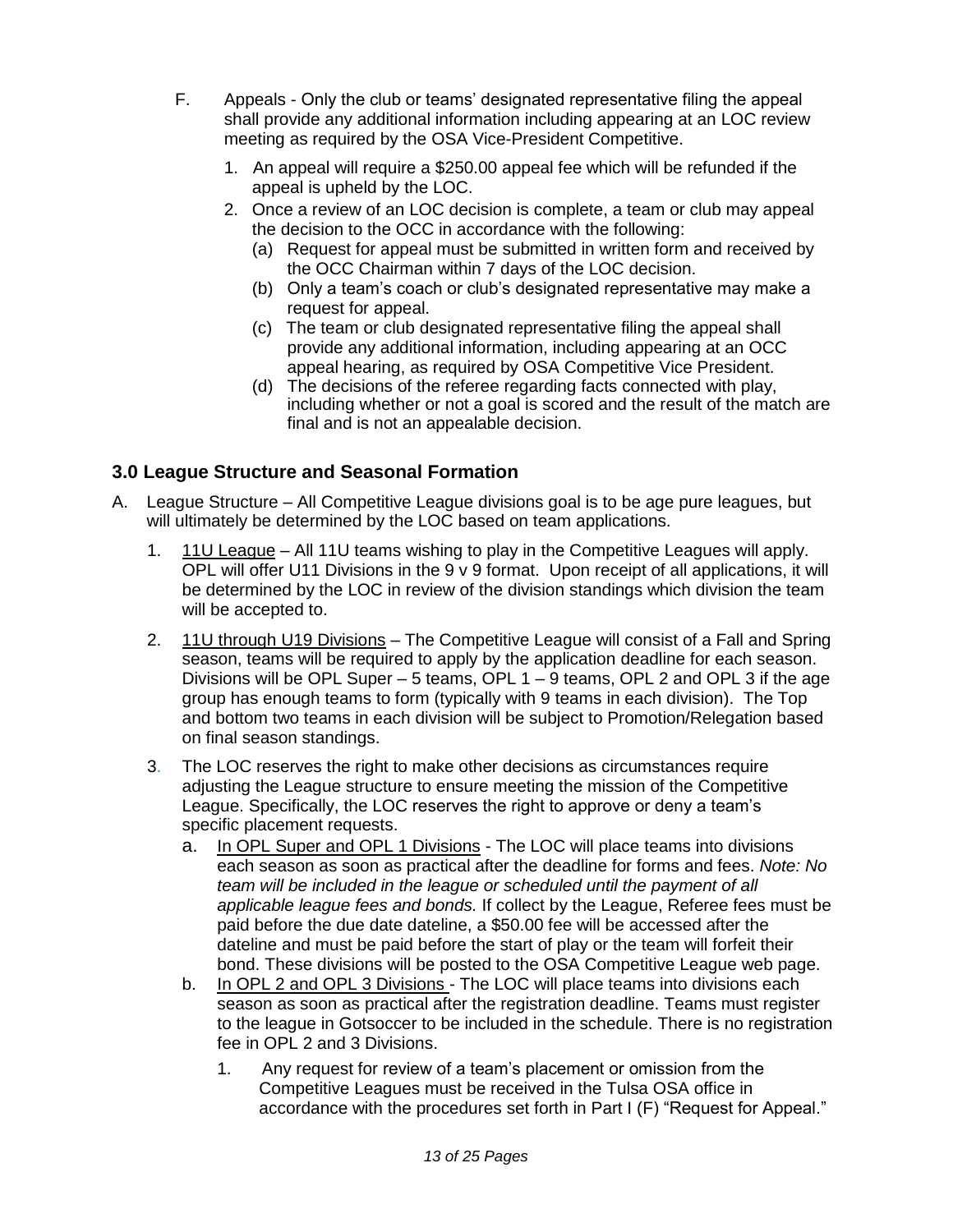- 2. In cases where the LOC is not able to fill an OPL division by using promotion and relegation (Part III below), the LOC will:
	- a. Promote the relegated teams in order of finish from the previous season (highest to lowest) until the division is filled or all relegated teams have been invited to participate.
	- b. Promote such other teams, as the LOC deems appropriate.
	- c. Leave the division at less than 5 or 9 teams as identified in their level above.

#### **4.0 Promotion and Relegation**

- A. Concept for Promotion and Relegation It is the intent of the promotion and relegation procedures to ensure the quality of the teams participating in the Competitive League. The continuing teams that are being considered for promotion and the continuing teams being considered for relegation of each division will compete for the vacant spots in their respective division. In general, promotion/relegation will go as follows:
	- 1. Following the season, strict positioning of teams from current standings will be followed: U11-U19 teams will be limited to 5 Premier, 9 OPL 1, 9 OPL 2, and (if necessary) 9 OPL 3 team brackets
	- 2. Starting each season promotion and relegation will be as follows: The 4<sup>th</sup> and 5th place teams in the Super division will be relegated to the OPL 1 division. The top two teams from the OPL 1 Division will be promoted into the 4<sup>th</sup> and 5th spot in the Super division.

The  $8<sup>th</sup>$  & 9th place (bottom two) teams in the OPL 1 division will be relegated to the OPL 2. The top two teams in OPL 2 will be promoted into the OPL 1 division

The  $8<sup>th</sup>$  & 9th place (bottom two) teams in the OPL 2 division will be relegated to the OPL 3. The top two teams in OPL 3 will be promoted into the OPL 2 division

The LOC reserves the right to determine the format, timing and rules for this competition. *Note: A team that has been permitted to play-up an age division may be considered as an alternate for the division from which it was relegated or may be considered to return to the team's pure age division and be allowed to participate in any promotion/relegation competition for the age group in which this team intends to compete.*

- B. Teams will be considered for promotion or relegation in each division in the OPL after the season has been completed by the date set by the league
	- 1. U17 through U19 Divisions Teams will be considered for promotion and relegation when feasible since these divisions are formed based on the number and quality of the teams applying to play each year.

#### **5.0 Club Wide Player Pass (CPP)**

The use of the CPP will be allowed in all divisions of the Competitive League. The rules for the use of CPP will follow the current CPP rules from US Youth Soccer and the National Championships Policy.

### **6.0 Standings, Point System and Tie Breakers**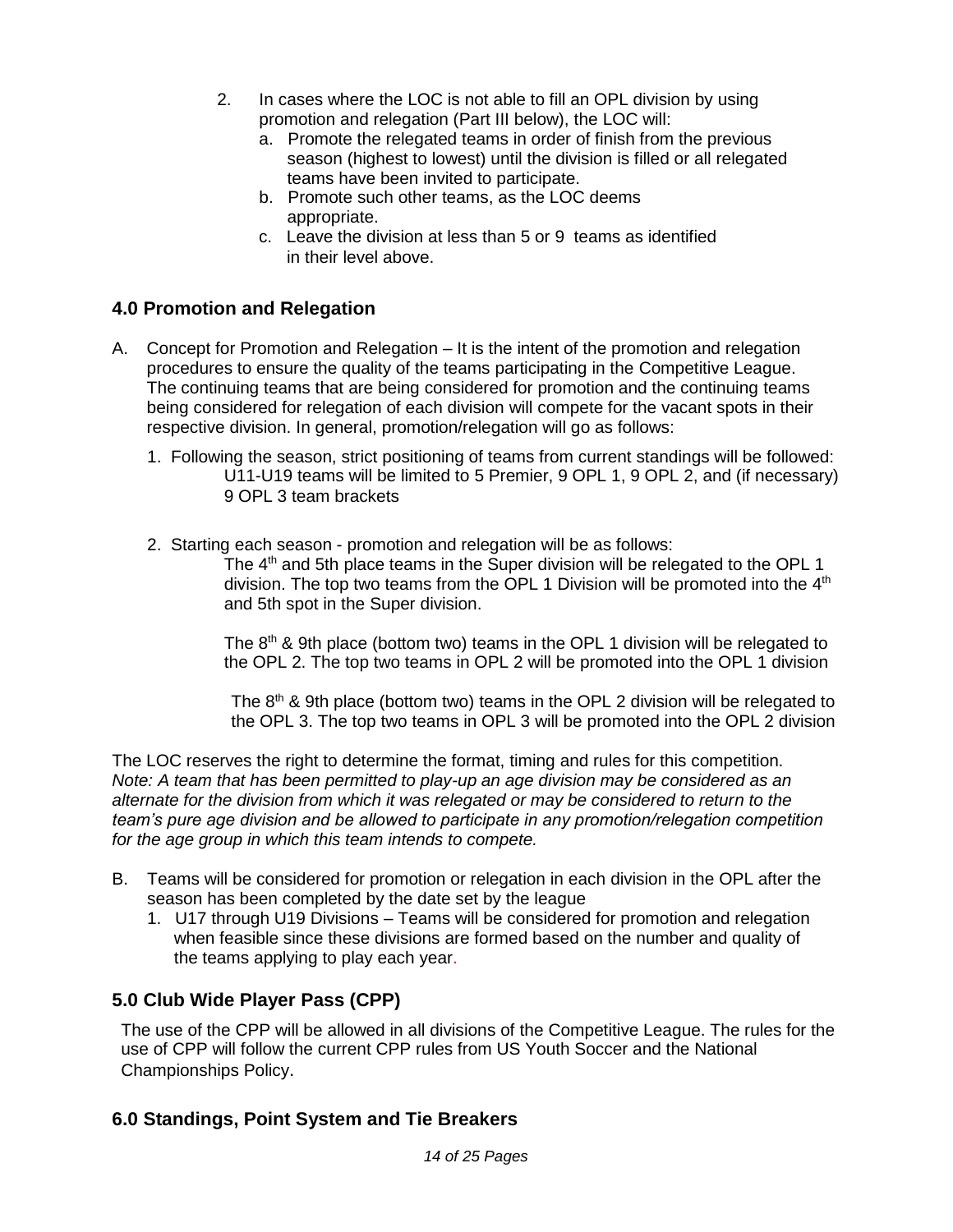- A. A team's standing in its division will be determined by the number of points it receives based on its win/loss record during the league season. Points will be awarded as follows:
	- 1. Three (3) points for a win.
	- 2. One (1) point for a tie.
	- 3. Zero (0) points for a loss.
- B. In the event of a tie within a division, the following criteria shall be used to break the tie:
	- 1. Winner of head to head game(s), in the event of a tie among more than 2 teams, this (#1) criteria will not be considered and #2 will be the first tie breaker.
	- 2. Most wins.
	- 3. Teams with the greatest net goal difference (no limit per game).
	- 4. Coin toss or other method as deemed appropriate and communicated to the participants by the LOC.
- C. Forfeits are recorded as a score of 3-0 for the winning team. If a team withdraws from the league before completing its schedule all games will be considered forfeits and it will further forfeit any applicable league fees and performance bonds. Further, this teams' future requests for participation in the OPL will be evaluated by the LOC.
- D. A team that forfeits a game during league play will automatically lose all tie-breakers with any other team that it is tied with in the final standings.
- E. Double forfeits or no-plays are recorded as 0-0 loss for both teams. It is not considered a tie for awarding division points.
- F. Brackets that play "exhibition" games will have the first game against an opponent be the exhibition and the second game count in league standings.

#### **7.0 Rules of Play**

- A. The OPL will be played using FIFA Rules as modified by US Youth Soccer Policy on Players and Playing Rules. These rules shall govern this league with the following exceptions and clarifications: *Note: OSA reserves the right to modify the application of any USYS Policies*.
	- 1. Length of Match and Ball Size

| а. | U11 – U12   | 30 min halves | Size 4 |
|----|-------------|---------------|--------|
| b. | $U13 - U14$ | 35 min halves | Size 5 |
| C. | $U15 - U16$ | 40 min halves | Size 5 |
| d. | $U17 - U19$ | 45 min halves | Size 5 |

- 2. Substitutions
	- a. U11 U12 matches:

Unlimited substitutions will be allowed at any stoppage of play. Players must be ready to enter the field of play and at the midfield line when the substitutions opportunity arises, with the exception of goals, issuance of yellow or red cards, and injuries.

- b. U13 U14 matches and U15-19 OPL 1 Division and lower matches:
	- 1. Unlimited substitutions may be taken at the following times:
		- (a) Prior to a throw-in by the team in possession.
		- (b) Prior to a goal kick by either team.
		- (c) Following a goal by either team.
		- (d) After an injury by either team, if the injured player is substituted.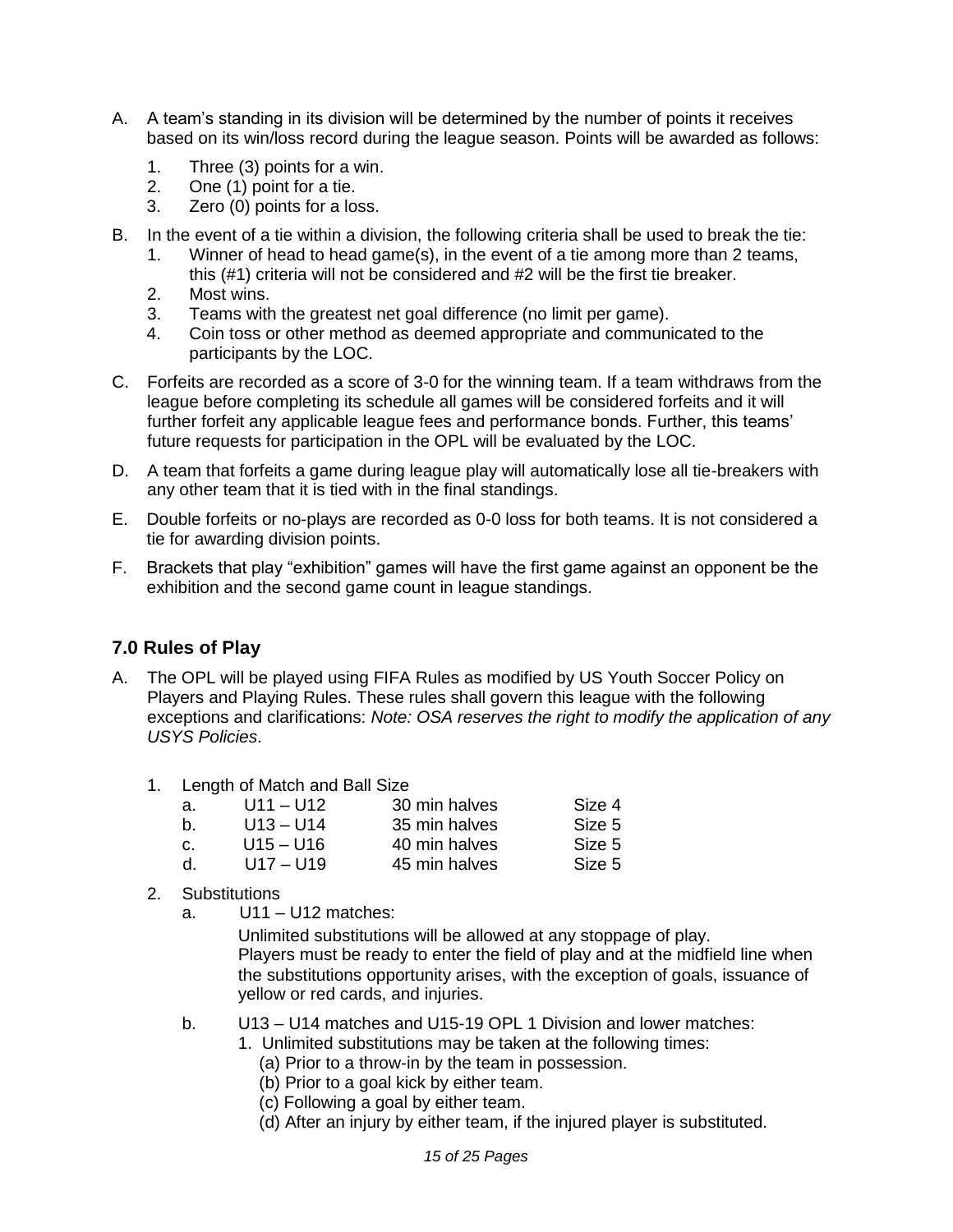(e) After a caution is issued for the cautioned player only. (f) At half time.

- c. OPL Super Division for Under 15 Under 19 teams
	- 1. Teams will have limited substitution:
		- (a) No re-entry of a substituted player in the same half of the game.
		- (b) Substitutions will be taken as noted in  $(a) (f)$  under 2b.1) above.
- 3. Uniforms
	- a. Each player shall have a number on the player's jersey including the goalkeeper. The number shall be affixed to the back of the jersey and shall be clearly visible. Each player on a team must wear a number different from the number of every other player on the team. The official team roster shall include the number of each player's jersey.
	- b. All players are required to wear shin guards that provide adequate protection.
	- c. Goalkeepers must wear colors that distinguish them from other players, including the opposing goalkeeper.
	- d. Uniforms may not have insignia/patches/logos from non-USYS Soccer Association on any part of their uniform and will not be allowed to participate until removed or permanently covered. Sponsorship logos/patches/insignia are allowed.

### **8.0 Hosting Club and Team Responsibilities**

- A. The hosting club will have properly prepared fields; including proper markings, nets, goal size, and corner flags. A club representative will be available to fix any problems associated with the fields. If the field is unable to be prepared properly by the hosting club, the game will be played if the referee determines that a hazardous condition does not exist. The referee will file a report with the OPL referee assignor or Home Club referee assignor documenting any improper field condition that: 1) was unable to be fixed before a match was played; 2) or, if a match was unable to be played due to hazardous field conditions. The OPL referee assignor or Home Club referee assignor will forward these details to the LOC.
- B. The hosting club will be responsible for closing the complex in case of inclement weather. If the complex closes, it will be the responsibility of the hosting club to notify the home team and referee assignor or Home Club referee assignor. **The home team shall notify the opposing coach and/or manager and OSA as soon as possible that the game has been postponed.** Failure to notify OSA, the referee assignor and/or opposing coach or manager could result in the game being declared a forfeit. Failure to notify the OPL referee assignor or Home Club referee assignor will result in the hosting club paying the referee fees.
- C. Each team is required to provide the referee with a current copy of the team's official game card including jersey numbers and official USYS laminated player passes. Coaches and team managers must have USYS laminated cards as well. Referees will check passes against the game card prior to each match.

In situations where a rostered player does not have a corresponding player pass, or a player pass name is not on the official game card, the player will be allowed to play if both coaches and the center official agree to allow it. The player's team must provide documentation confirming the player is an OSA Competitive Registered player in hardcopy or digital format. The referee will note such discrepancies on both game cards.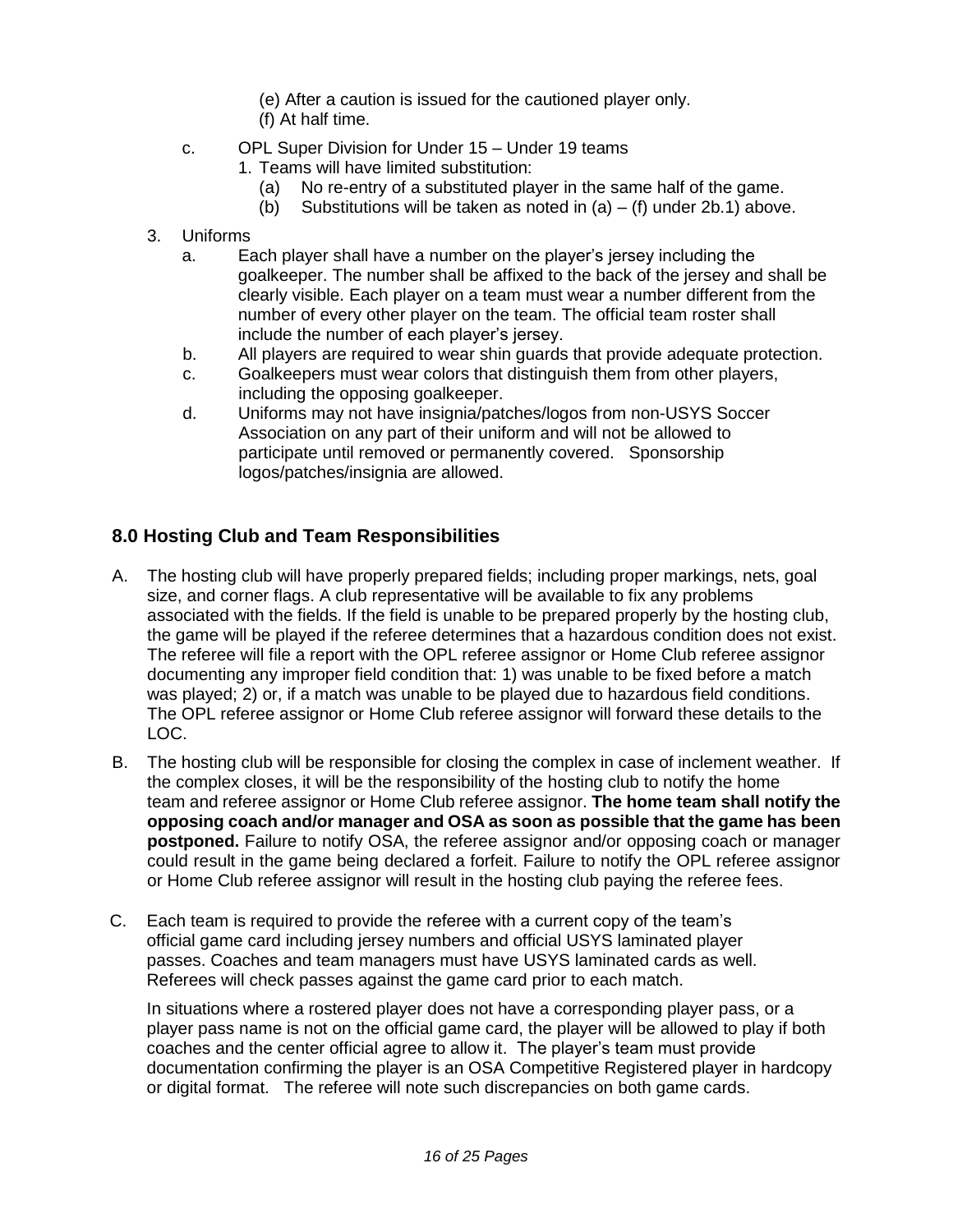If the official game card and/or passes are not available, a roster will be provided or prepared on-site by the appropriate team and provided to the referee. The referee will notify the opposing team prior to the match. The LOC will determine if the game result stand and/or is further action is required.

- D. Only rostered players and qualified coaches will be allowed on the teams' side or in the team area.
- E. The home team will wear lightest colored jersey and lightest socks. The visiting team will wear the dark jersey and darkest socks. Sock color shall be different in color between the teams. The team not wearing the correct uniform will be required to change as determined by the referee.
- F. The home team will provide a game ball to the referee. If the referee does not deem any provided games balls to be acceptable, the visiting team may be asked to provide the game ball.
- G. Game Cards/ Team Rosters are the official document and constitute the record of the game. The referee will give the completed forms to the winning team, or home team in case of a tie at the conclusion of the match. The winning team, or home team in case of a tie, is responsible for reporting the result and scanning the report and uploading into their Gotsoccer team account.
- H. Each team shall cleanup their respective areas before leaving. The hosting club will be asked to notify the LOC if a non-home club team(s) (which could be the home and/or visiting teams) leaves their respective area(s) in an inappropriate manner.

#### **9.0 Procedure for Postponement and Reschedule of Games**

- A. If the COMPLEX is closed because of inclement weather, the home team shall notify the referee assignor, OSA Office, and the opposing coach or manager as soon as possible that the game has been postponed. Failing to notify the referee assignor and/or opposing coach or manager could result in the game being declared a forfeit.
- B. Temperature in consideration that the League is a fall extended season that plays through the winter months, the follow guidelines will be used to determine if a game can be cancelled based on the current mean temperature at the start of play:
	- 1. 40 degrees or above The match will play as scheduled, if a team decides not to play then the result will be recorded as a forfeit (3-0) and team forfeits their bond.
	- 2. 20-39 degrees Game may be played if both teams and OSA deem appropriate. Any of the three parties can "veto" playing, and the game will be rescheduled.
	- 3. 19 degrees or below Game(s) will be postponed.
- C. In the event of diminished playing circumstances (rain, cold, etc.) if the complex remains open and the referee declares the field conditions safe for play, the teams/coach do not have the authority, even by mutual agreement to reschedule the match. Failure to play the match will result in a review by the LOC and the match may be declared a forfeit or double forfeit.
- D. In order to facilitate a league and in consideration of all the parties involved, the LOC will severely limit the number of reschedules. In order to make this work, it is essential that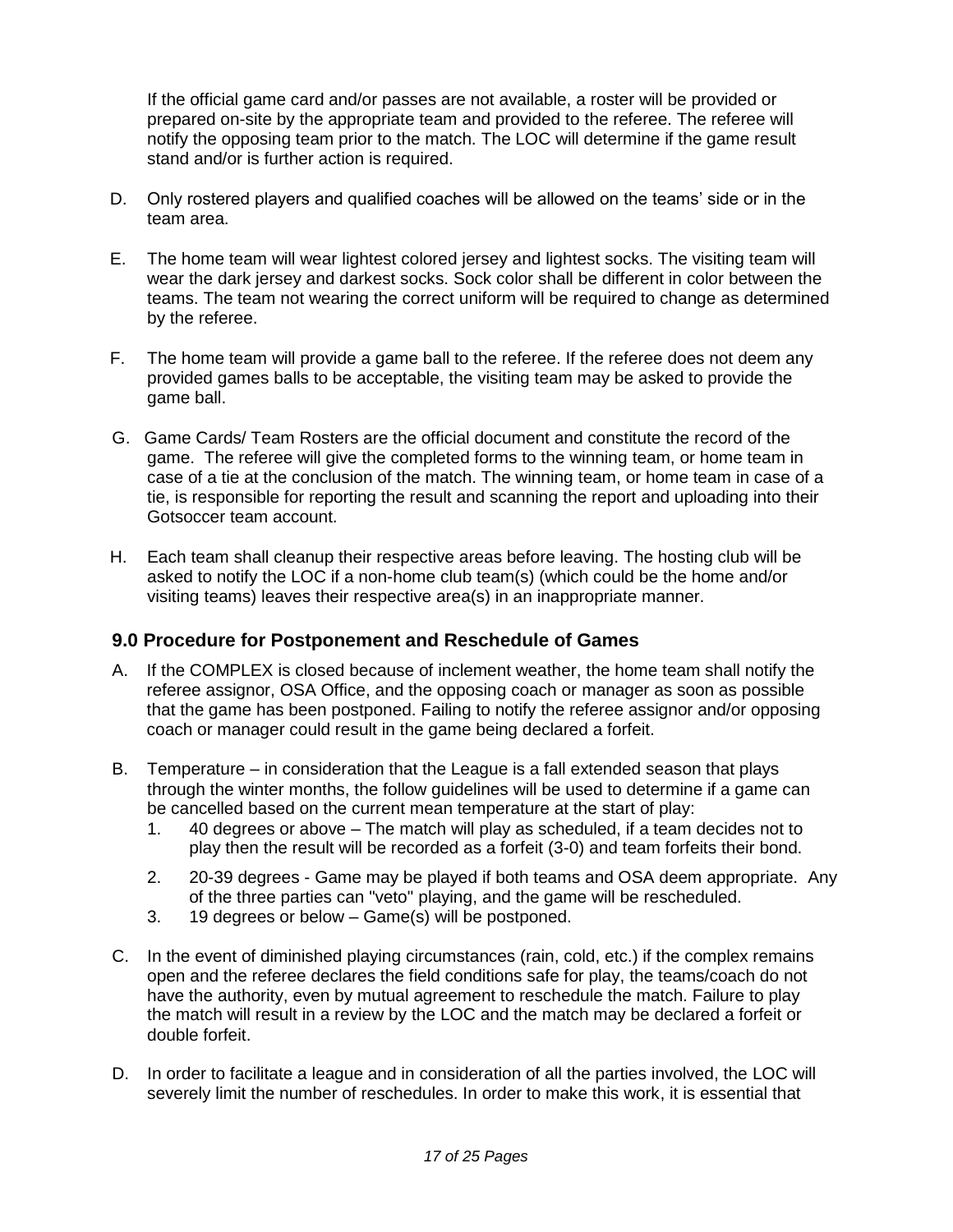as much information as possible is provided prior to the scheduling. The following criteria will be applied to assist in scheduling:

1. Coaching conflicts will be avoided if possible when scheduling but this is especially applicable to coaches who have more than two teams. Teams are required to have qualified assistant coach available and/or qualified club staff coaches to be able to serve in the coaches' role when a coach has multiple team coaching conflicts.

2. Teams will not submit "blackout dates" but will have the ability to reschedule games (see F).

- 3. For teams participating in SRPL West or National League games (other than in-state matches), the LOC will not schedule these teams on these weekends. It is the intent of the SRPL to have these dates published well in advance of the OPL scheduling.
- 4. How to reschedule games OPL teams will follow the posted polices on re-scheduling on the OSA web site under "Oklahoma Premier League" page.
- F. Teams that which to reschedule games will be required to complete the reschedule request on the OSA web page, have a mutually agreed make-up date with your opponent, and form turned into OSA PRIOR to the originally scheduled game. All games will play as scheduled without proper submission and approval of the request. Teams that do not play all of their scheduled and rescheduled games will forfeit 3-points per game and be accessed an additional 3-point penalty (6 total points each non-played game).

#### **10.0 Notifying OSA of Game Scores**

A representative from both teams will report the game result into Gotsoccer at conclusion of the match and within seven days. The winning team, or the home team in case of a tie, must upload the game card to the team account in the documents tab to submit the official game form. Do not mail forms, only scanned forms will be accepted. Failure to report scores via the Got Soccer System and submit game forms may result in the game(s) being declared a forfeit or a double forfeit.

#### **11.0 Referees**

A. Payment – The referee fee payment process will be determined by OSA prior to the start of the season and communicated to the OCC.

#### **12.0 Ejections and Discipline**

- A. Any player ejected from an OPL match shall be suspended for their next OPL match and/or next match in the National Championship Series (State Cup, Presidents Cup, etc).
- B. Any coach ejected from an OPL match shall be suspended from the next OPL match and/or next match in the National Championship Series (State Cup, Presidents Cup, etc) for the team they were coaching at the time of the ejection.
- C. Ejections (red card) cases that involve "Violent Conduct" (fighting) as noted by the game official's Misconduct Report will always be reviewed by the LOC and considered for additional game suspensions. If an additional match(s) suspension is determined, the LOC will notify both the coach and manager in writing after the LOC has reviewed the incident and rendered a decision. LOC rulings on additional game suspension may not necessarily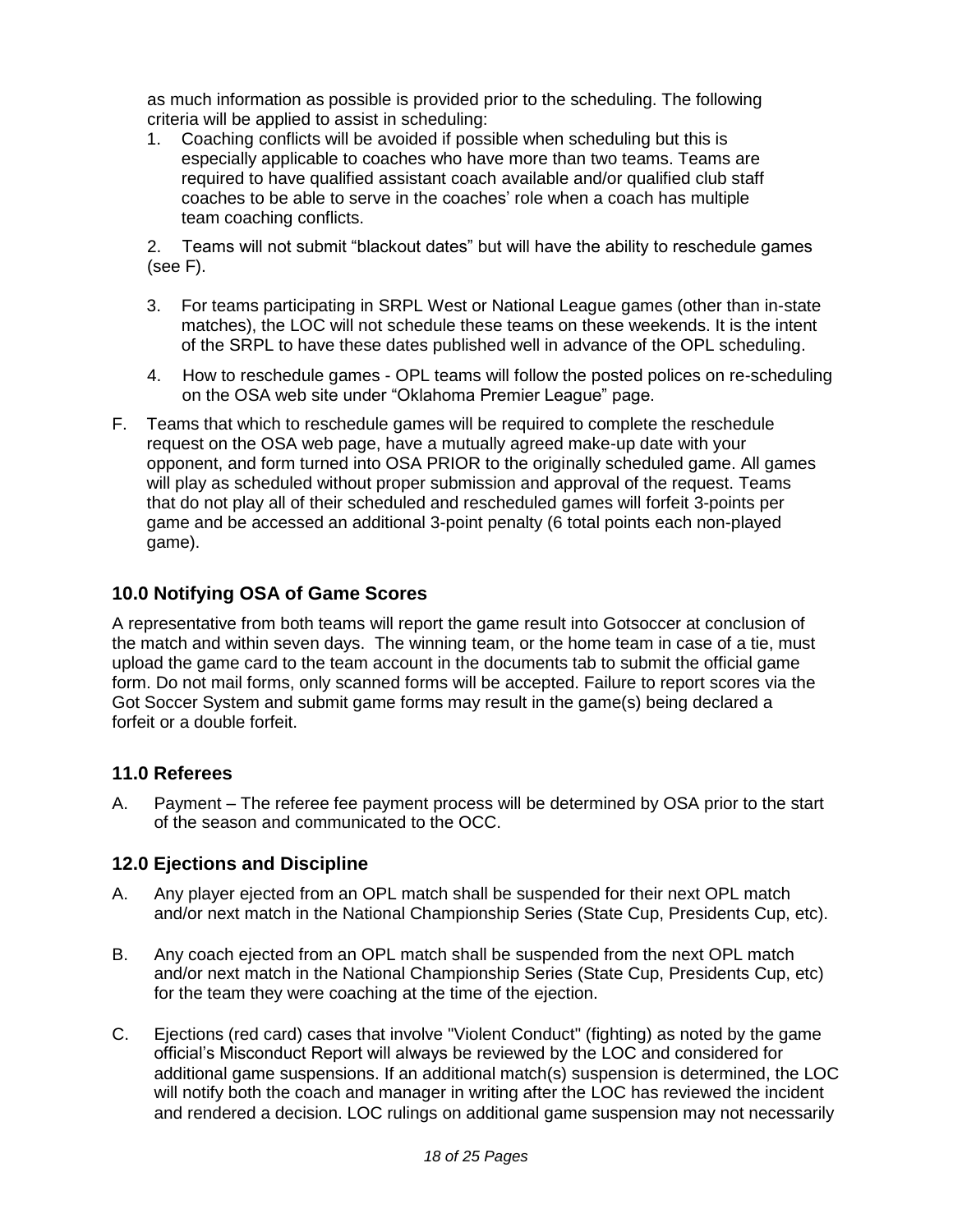be completed before the next scheduled OPL or National Championship Series game.

- D. The LOC may review any ejection for coach, manager, and/or player in situations that it determines to be egregious or excessive and issue additional match suspensions as is deemed necessary.
- E. In the case of an ejected coach or team official, the use of radio communication systems, which include cell phones, between players and/or technical staff, is not permitted. The coach or team official who is ejected is required to leave the area and be out of "sight & sound" of the match.
- F. A player is allowed to serve his/her suspension at the game on the team bench and must not be in uniform.
- G. It is the responsibility of the coach or manager to submit by **scanning and emailing** to the OSA office a **sit-out verification form** (available on the OSA website). The sit-out form provides the reason for the sit-out (previous game ejections, additional suspension imposed by the LOC, and must be submitted immediately following the match the player or coach sat out. If the required suspensions are not served, additional sanctions may be imposed.
- H. The referee of the match shall have the responsibility of recording infraction(s) on the game form under FIFA Laws of the game Law XII.

#### **13.0 Oklahoma Premier League Registration**

A. Each team playing in the OPL must be properly registered with OSA and all OPL and OSA fees and bond paid in full by the due date(s). Teams in the previous year's President's or State Cup Tournament that have withdrawn from the tournament, forfeited games in the tournament or have won the tournament and been designed the Oklahoma Representative to the Regional Event but do not attend will not be eligible to participate in the Oklahoma Premier League.

B. Each player playing in the OPL shall be registered with USYS prior to participating. Each player shall have a current, laminated USYS player pass with a current photograph affixed.

- C. Effective August 2017, each coach participating in an OPL competition shall be:
	- 1. Registered with OSA with a completed US Youth disclosure statement and approved background check
	- 2. Possess a laminated USYS pass with a current photograph affixed.
	- 3. Meet the OPL minimum coaching licensing requirements set forth below: a. OPL Division Super, OPL, OPL 2 and above (Region leagues, etc) – Coach must possess a USSF National "D" license
		- b. Any other OSA league for players U11 and above Coach must possess an "E" license
		- d. Grace Period If a coach is new to a higher division and is coaching in that division for his first time he will have a one-year grace period to obtain the appropriate license if he does not already possess the appropriate level of license or higher.
		- e. Exceptions Due to the fact that there are multiple licensing organizations in the world which a coach may have participated in, in some cases there can be exceptions made to the above guidelines based on a coach's experience and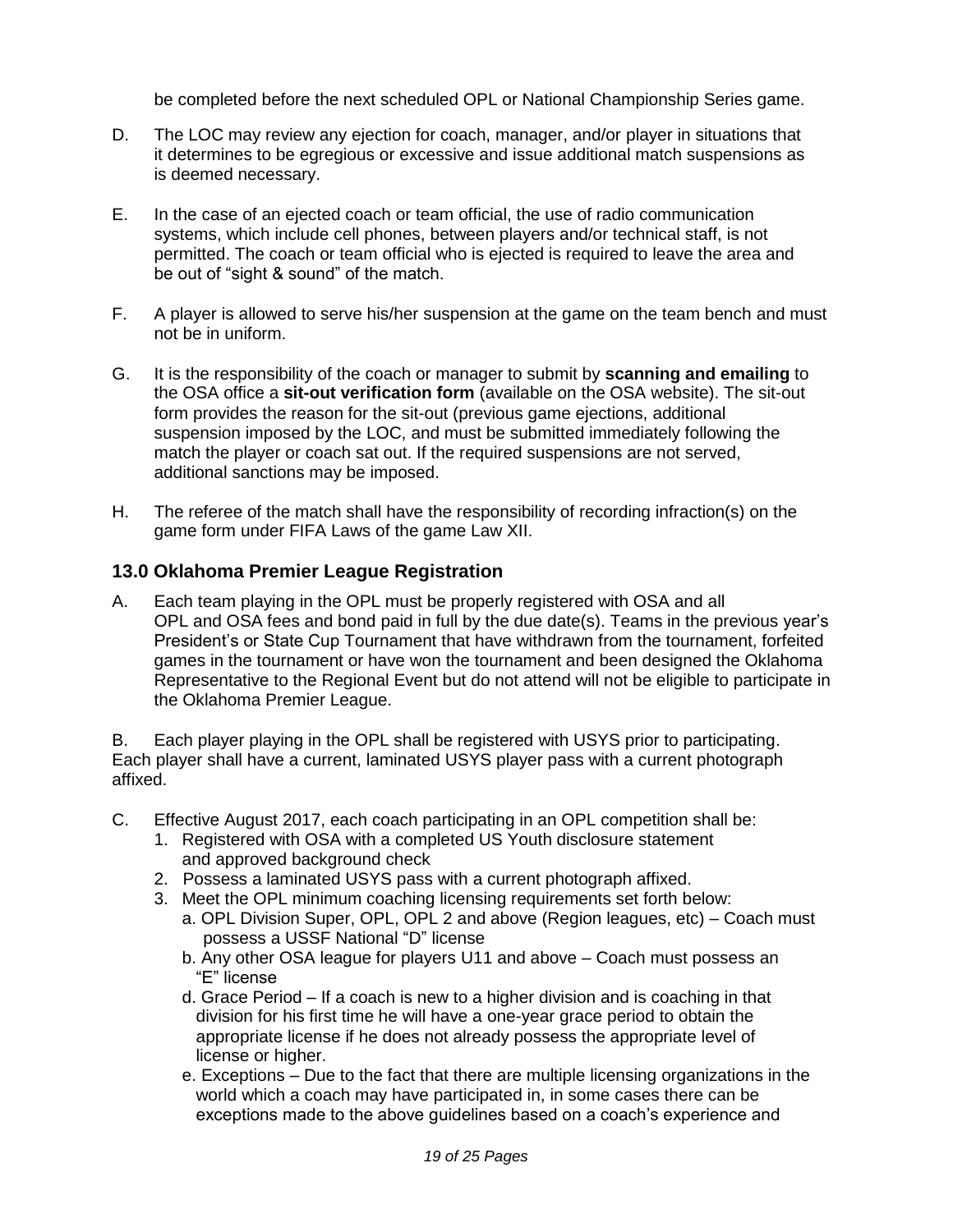education. Any exceptions to this rule may only be made with approval from the Director of Coaching or Assistant Director of Coaching for OSA. If a coach wishes to apply for a waiver/exception he should do so directly with OSA's DOC or ADOC.

- D. Each club shall submit in Gotsoccer an official OPL competitive roster for each team playing in the League, which shall consist of:
	- 1. U11 & U12 9 vs 9 format, No fewer than 11 players or more than 16
	- 2. U13 U19: No fewer than 13 players or more than 22. Only 18 players can dress in uniform and participate for any one game

E. 11U and 12U teams participating in the OPL Super Division in the Spring Season will not be eligible to participate in the Oklahoma Presidents Cup Tournament. These team will play in the OSA State Cup Tournament.

#### **14.0 League Play**

- A. Teams must be able to start the match within 10 minutes of the scheduled match time. If a team cannot start within 10 minutes of the scheduled match, the other team shall be awarded a victory by forfeit. 'Start the match' is defined as having the minimum number of players appropriately dressed, on the field and ready to play. Merely having the minimum number of players on-site will not be considered sufficient.
- B. If a game is terminated because of weather by the referee or club official, it shall be judged a completed game if the game has reached halftime before the game was terminated. If the match was of lesser duration, then it shall be replayed.
- C. If a referee terminates a match because of player, coach or team conduct, the game score shall be reported, as it was at the time the game was terminated. The LOC will review the causes of termination and determine if the game will be accepted as a complete game, resumed from the point of suspension, or replayed.
- D. If a referee suspends a match due to situations other than described in Sections B or C, the game score shall be reported, as it was at the time the game was terminated. The LOC will review the causes of suspension and determine if the game will be accepted as a complete game, resumed from the point of suspension, or replayed.
- E. Referees and/or club officials do not have the authority to determine the result of an abandoned, suspended or terminated match. The LOC will make this determination once the referee report, game report and any supplementary reports have been received.

#### **15.0 Registration and Recruiting**

- A. A player may be rostered on only one team in any competition sponsored by OSA. This rule will be interpreted to include the application of the OSA Club Pass System.
- B. Rules governing rosters and players for competitions leading to the US Youth Soccer National Championships supersede OSA rules outlined in this section.
- C. Formation of teams, recruiting, adding, dropping, releasing and transfers of players shall be controlled by the OSA Competitive Policies.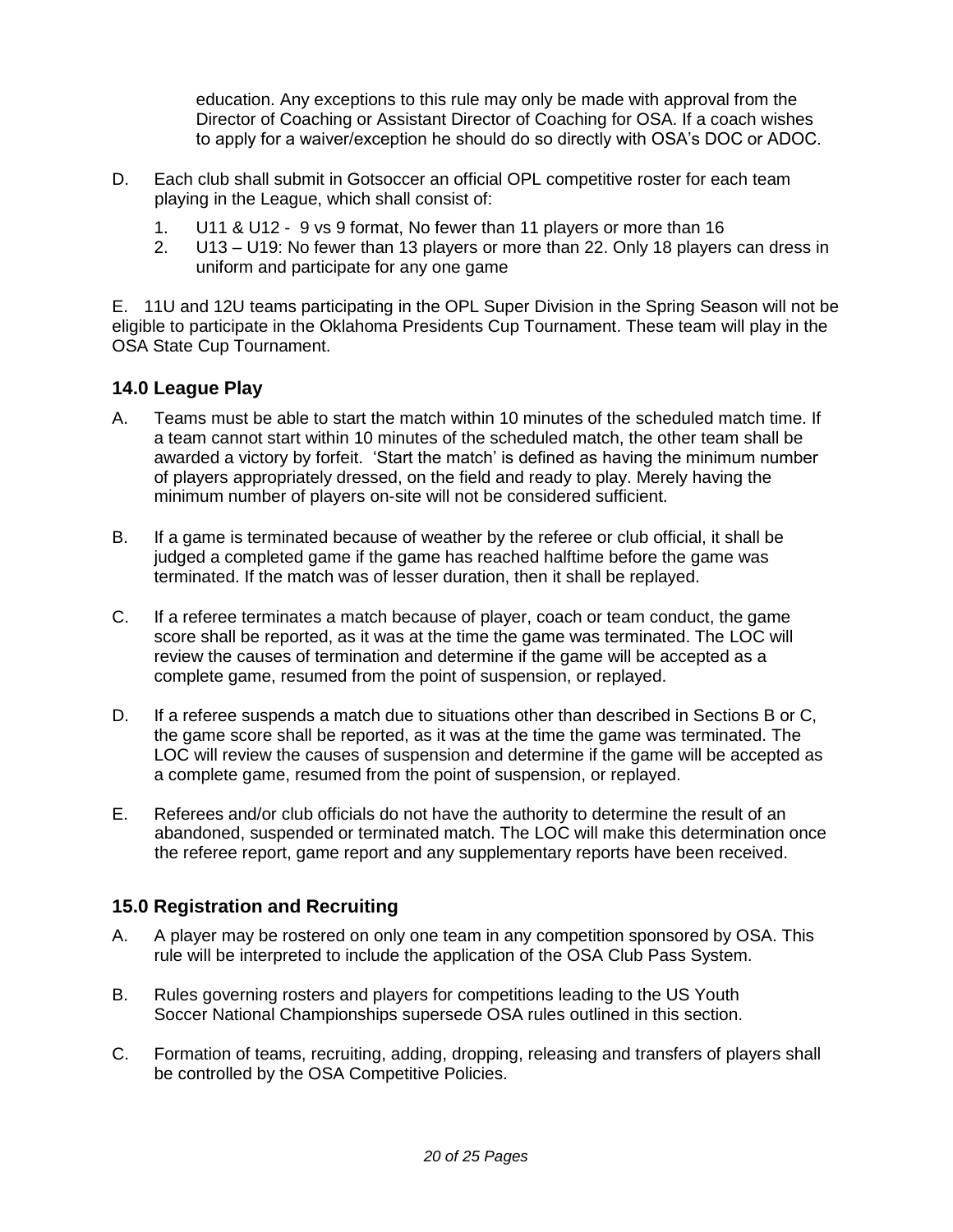D. All players approved to register to an OSA competitive team must be added to the official team roster/game form and stamp-approved by OSA at least 48 hours prior to participating in any sanctioned play.

> Approved OCC- all member Competitive clubs 2/1/2018 *Approved BOD 2/14/2018*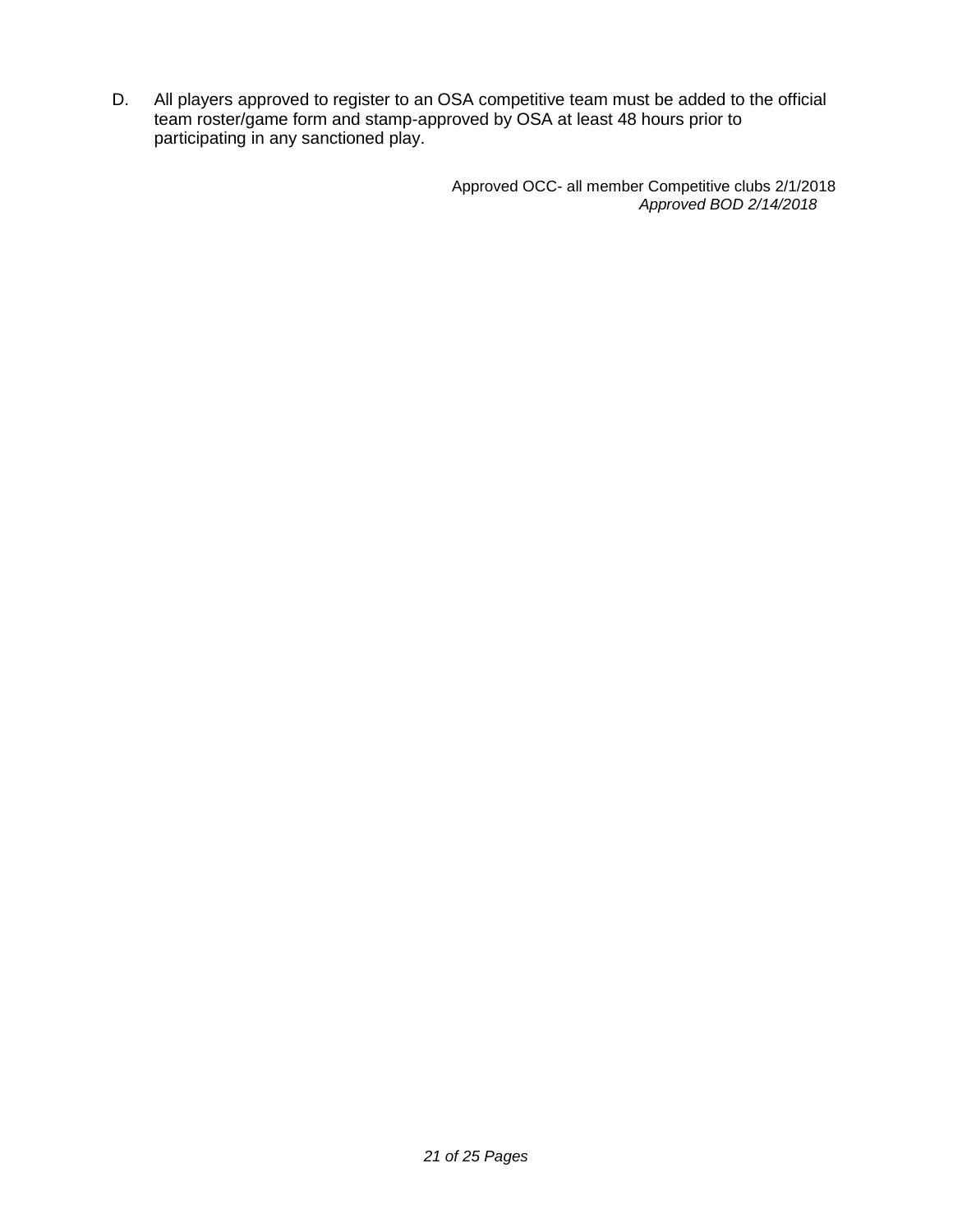# **Section C – Club Player Pass Policies**

All players develop at their own rate. Greater flexibility regarding individual player development must be given to clubs in order to ensure that they are able to help all their players reach the level of excellence that the player desires to achieve.

A Club Player Pass system allows for more realistic and fluid movement of players between teams and levels of play. This fluid movement allows the player to be challenged at the appropriate level based on their current level of development. This movement will help reduce the 'win at all cost' team first attitude and put the focus of player development back on the individual player.

#### **Definitions for the purposes of the Club Player Pass System:**

**Club**–Shall mean an organization which sponsors and directs the formation and coaching of soccer teams and players registered with the Oklahoma Soccer Association, and which subscribes to these rules with respect to Club Player Pass.

**Club Player Pass** –A player pass issued by the Oklahoma Soccer Association to allow for easier player movement within a Club.

**National Championships Series competitions** means the competitions provided for under the United States Youth Soccer National Championship Series Rules and United States Youth Soccer Presidents Cup National Championship Series Rules for the Under 13, Under 14, Under 15, Under 16, Under 17, Under 18, and Under 19 age groups.

**Official OSA Roster**– the list of players rostered to a team when the team plays its first competition approved by the State Association or its member leagues, Clubs or teams. The roster will be on the official form as provided by Oklahoma Soccer Association.

**Registration**– the signing of an intent to play the sport of soccer and the paying of fees to become a member of Oklahoma Soccer Association.

**Rostered** - A player is considered rostered to a team not later than when the player first participates for the team in any competition approved by the State Association or its member leagues, Clubs, or teams.

**Team** - The team must demonstrate continuity of rosters between the league and National Championships Series competitions by maintaining a minimum of 9 players common to the rosters of both competitions.

Competitive Age- A player must have turned the age of 10 by Dec 31st of the seasonal year to be eligible to participate in CPP. Any player, even if younger than 10 by Dec 31st, rostered to a competitive team is not eligible for CPP.

Below are some general guidelines for Club Player Pass System.

#### **1). Registration**

ALL competitive players shall be registered with a Club and receive a Club Player Pass.

#### **2). Rosters**

All players shall be considered rostered to a team not later than when the player first participated for the team in any competition approved by the Oklahoma Soccer Association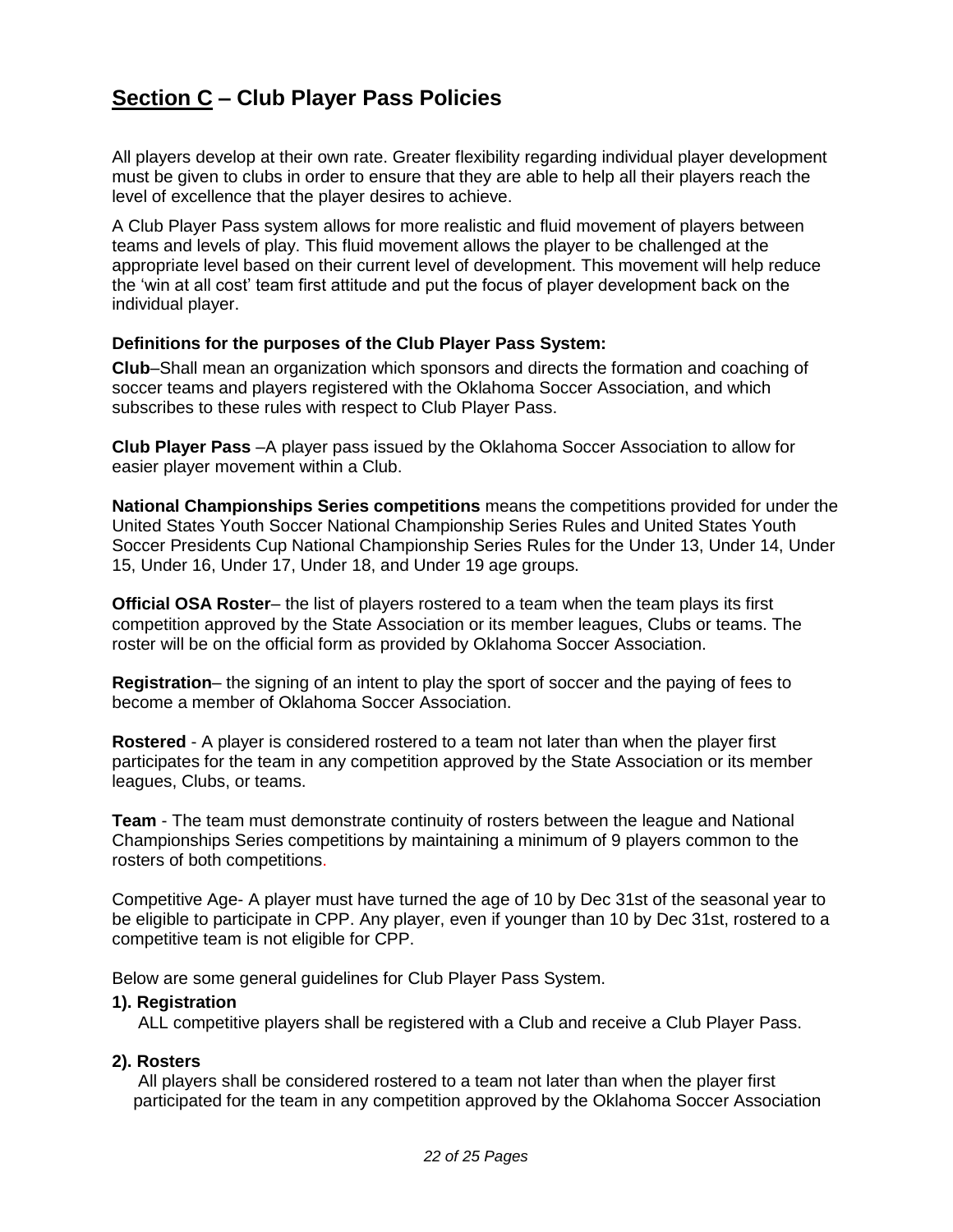or its member leagues, Clubs, or teams. This roster will serve as the Official Roster for the State Cup and Presidents Cup Competitions.

Movement of players between teams during the season is unlimited except for the following: The team must demonstrate continuity of rosters between the league and National Championships Series competitions by maintaining a minimum of 9 players common to the rosters of both competitions.

Play in Regional Premier Leagues will be governed by the Official Team Roster. CPP is allowed for Regional Premier League Play per Region III rules.

Players may CPP between teams that play in the same division or down only one division. Example – an OPL 1 player can CPP down to OPL 2 but not OPL 3.Players can only CPP within the same gender teams.

U13 and older teams may have a roster of 22 players and may add four (4) age appropriate players from your club using player passes, as long as the roster size does not exceed 22.

U11 and U12 teams may have a roster of 16 and may add three (3) age appropriate players from your club using player passes, as long as roster size does not exceed 16.

#### **4). Game Day**

Prior to each game a team representative will present the referee with their game card and player passes.

#### **5). Games per Day**

Players would be allowed to participate in no more than 2 games per day.

It is recommended that players participate in no more than 4 games per week. A week is defined as Monday-Sunday.

A player is not permitted to miss a game with their officially rostered team to play with another team under CPP.

#### **6). Player Discipline** – **Reporting of Misconduct**

Player discipline would be tracked and recorded by the reporting of the match referees to Oklahoma Soccer Association. This method would ensure that players and coaches served the appropriate discipline for cards received.

Red Card suspensions must be served in the next game for the player or coach's officially rostered team. This applies to the "automatic one game" suspension a player or coach receives for a red card. Additional sanctions may be identified by the LOC and may be expanded beyond the clause above.

Discipline of players, teams, and coaches participating in the Club Player Pass System and/or an Oklahoma Soccer Association Premier League will be at the sole discretion of the Oklahoma Soccer Association and/or the designated games and discipline committee.

#### **7). Technical Decisions** – **Player Movement**

It is recommended that a Director of Coaching, Technical Director or Coaching Committee oversee the movement of players within a Club.

Technical decisions to move players should involve communication and consultation with the player's parents.

Team coaches should not be allowed to hold back or exploit an individual player's development for the benefit of one particular team.